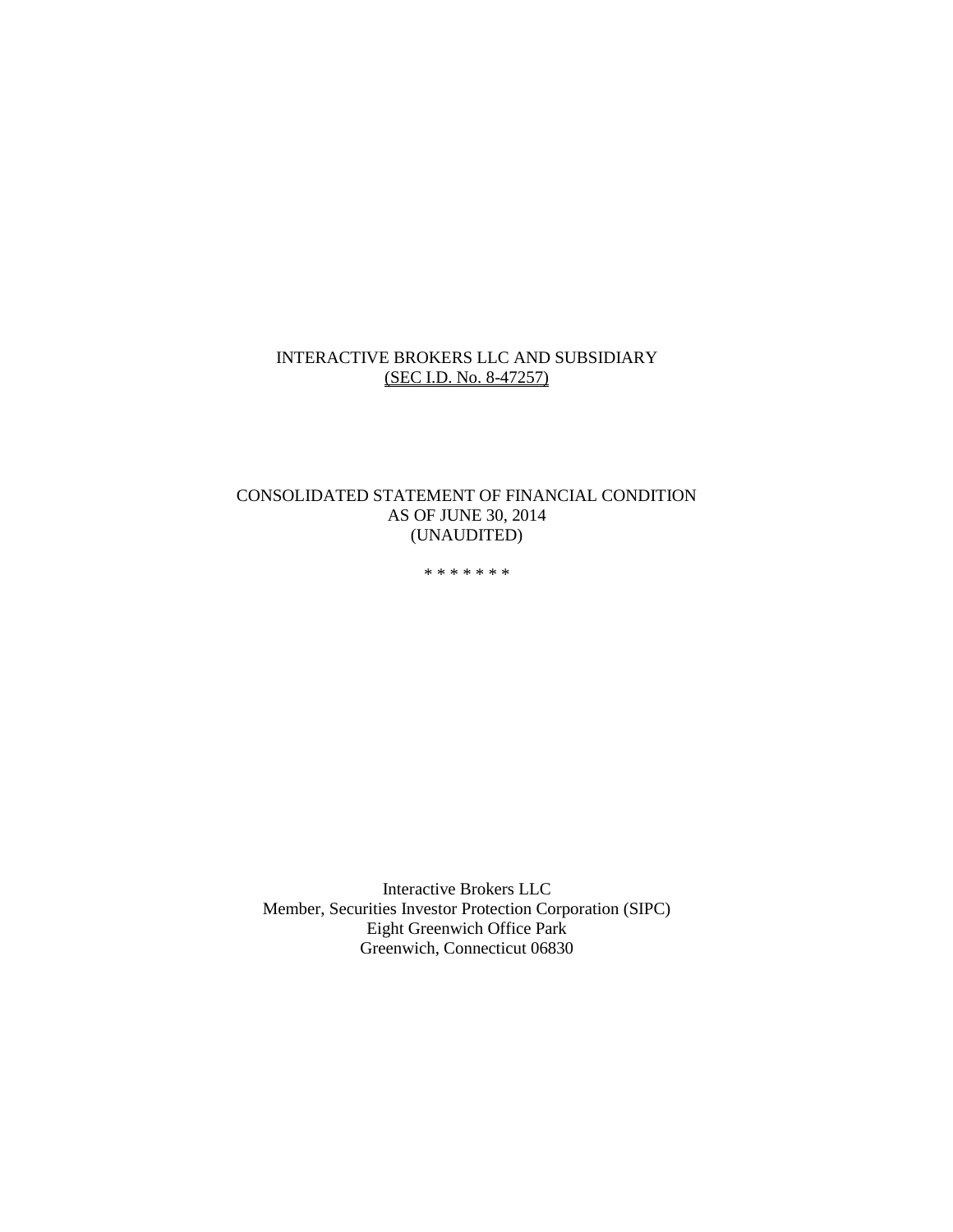# **INTERACTIVE BROKERS LLC AND SUBSIDIARY**

# **CONSOLIDATED STATEMENT OF FINANCIAL CONDITION (UNAUDITED) As of June 30, 2014** *(Dollars in Thousands)*

#### **Assets**

| Cash and cash equivalents                                     | \$<br>260,584 |
|---------------------------------------------------------------|---------------|
| Cash and securities - segregated for regulatory purposes      | 14,197,691    |
| Securities borrowed                                           | 2,185,248     |
| Securities purchased under agreements to resell               | 274,320       |
| Deposit with clearing organization                            | 2,000         |
| Other receivables:                                            |               |
| Customers (net of allowance for doubtful accounts of \$7,591) | 15,077,108    |
| Brokers, dealers and clearing organizations                   | 362,861       |
| <b>Affiliates</b>                                             | 3,153         |
| Interest                                                      | 25,373        |
| Other assets                                                  | 202,556       |
| <b>Total assets</b>                                           | \$32,590,894  |

# **Liabilities and members' capital**

| Liabilities:                                             |              |
|----------------------------------------------------------|--------------|
| Payable to customers                                     | \$26,841,407 |
| Securities loaned                                        | 2,722,196    |
| Securities sold under agreements to repurchase           | 121,129      |
| Other payables:                                          |              |
| Brokers, dealers and clearing organizations              | 230,223      |
| Accounts payable, accrued expenses and other liabilities | 35,052       |
| Affiliates                                               | 52,501       |
|                                                          | 30,002,508   |
| Members' capital                                         | 2,588,386    |
| Total liabilities and members' capital                   | \$32,590,894 |

See accompanying notes to the consolidated statement of financial condition.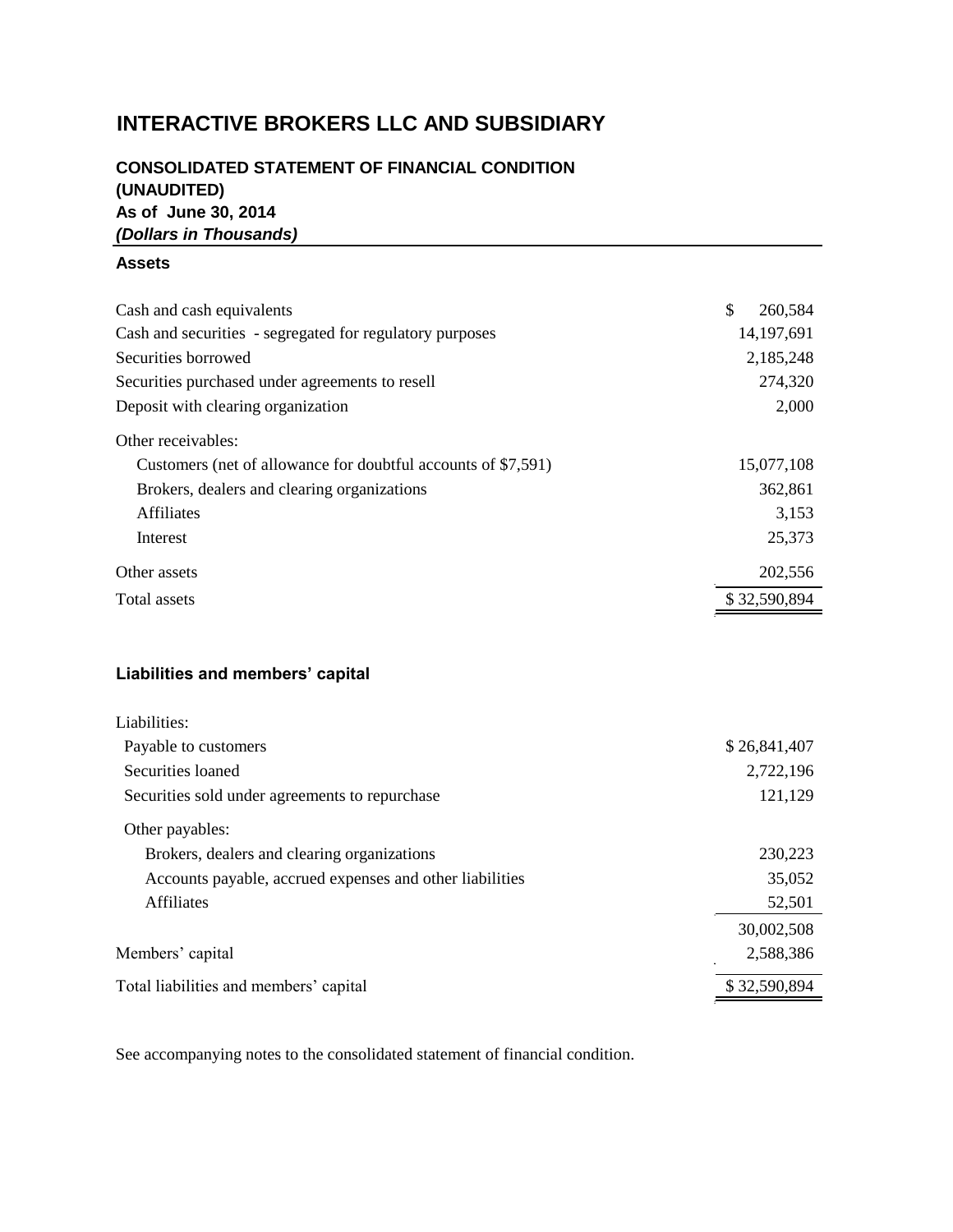## **1. ORGANIZATION AND NATURE OF BUSINESS**

Interactive Brokers LLC ("IBLLC"), together with its wholly-owned subsidiary (the "Company"), a Connecticut limited liability company, is a broker-dealer registered under the Securities Exchange Act of 1934 and is a member of the Financial Industry Regulatory Authority ("FINRA") and various securities and commodities exchanges. The Company is also a member of the National Futures Association ("NFA") and is registered with Commodity Futures Trading Commission ("CFTC") as a Futures Commission Merchant and a Foreign Exchange Dealer. The Company executes and clears securities and commodities transactions for customers. Certain transactions are cleared through other clearing brokers. Accordingly, the Company carries securities accounts for customers and is subject to the requirements of Rule 15c3-3 under the Securities Exchange Act of 1934 pertaining to the possession or control of customer-owned assets and reserve requirements. The Company carries customer commodities accounts and is subject to the segregation requirements of the Commodity Exchange Act. Pursuant to the Hong Kong Securities and Futures Commission ("SFC") client money segregation rules, IBLLC is required to ensure that all customer funds held in Hong Kong are segregated in Hong Kong. IBLLC is subject to the Uniform Net Capital Rule (Rule 15c3-1) under the Exchange Act and the CFTC's minimum financial requirements (Regulations 1.17 and 5.7).

The Company's wholly-owned subsidiary is Interactive Brokers Corp. ("IB Corp."), which is a broker-dealer registered with the Securities and Exchange Commission ("SEC") and is a member of the FINRA and the NFA.

The Company is 99.9% owned by IBG LLC, ("IBG LLC" or "the Group"), a Connecticut limited liability company. In addition to the Company, the Group is comprised of several Operating Companies (Note 7). The Group is consolidated into Interactive Brokers Group, Inc. ("IBG, Inc.").

## **2. SIGNIFICANT ACCOUNTING POLICIES**

#### *Basis of Presentation*

This consolidated statement of financial condition is presented in U.S. dollars and has been prepared pursuant to accounting standards generally accepted in the United States of America ("U.S. GAAP") promulgated in the FASB Accounting Standards Codification ("ASC" or the "Codification").

#### *Principles of Consolidation*

The consolidated statement of financial condition includes the accounts of the Company and its wholly-owned subsidiary. The Company's policy is to consolidate all entities of which it owns more than 50% unless it does not have control. All inter-company balances and transactions have been eliminated.

At June 30, 2014, \$20,196 of assets and \$6,673 of liabilities were attributable to a consolidated subsidiary. The stockholder's equity of this subsidiary was \$13,523 at June 30, 2014.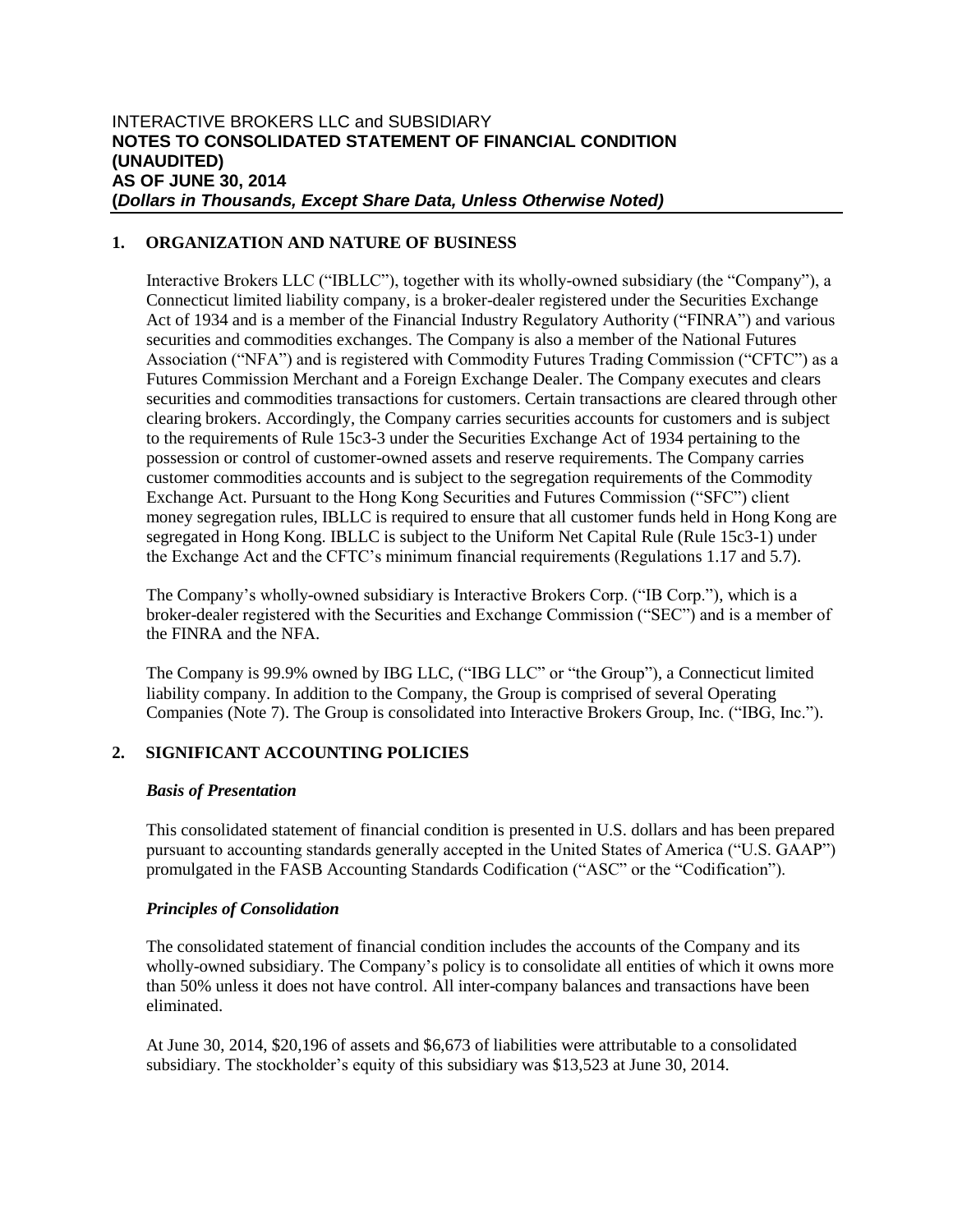#### *Use of Estimates*

The preparation of the financial statement in conformity with U.S. GAAP requires management to make estimates and assumptions that affect the reported amounts and disclosures in the consolidated financial statement and accompanying notes. Estimates, by their nature, are based on judgment and available information. Therefore, actual results could differ materially from those estimates. Such estimates include the allowance for doubtful accounts, compensation accruals and estimated contingency reserves.

### *Fair Value*

At June 30, 2014, substantially all of the Company's assets and liabilities, including financial instruments, were carried at fair value based on published market prices and were marked to market, or were assets and liabilities which are short-term in nature and were carried at amounts that approximate fair value.

The Company applies the fair value hierarchy of ASC 820, *Fair Value Measurement*, to prioritize the inputs to valuation techniques used to measure fair value. The hierarchy gives the highest priority to unadjusted quoted prices in active markets for identical assets and liabilities and the lowest priority to unobservable inputs. The three levels of the fair value hierarchy are:

- Level 1 Unadjusted quoted prices in active markets that are accessible at the measurement date for identical, unrestricted assets or liabilities;
- Level 2 Quoted prices in markets that are not considered to be active or financial instruments for which all significant inputs are observable, either directly or indirectly; and
- Level 3 Prices or valuations that require inputs that are both significant to fair value measurement and unobservable.

Level 1 financial instruments, which are valued using quoted market prices as published by exchanges and clearing houses or otherwise broadly distributed in active markets, include U.S. government obligations which are included in cash and securities – segregated for regulatory purposes and in deposit with clearing organization in the consolidated statement of financial condition.

Currency spot and forward contracts, which are valued using broadly distributed bank and broker prices, and which are included in receivables from and payables to brokers, dealers, and clearing organizations, are classified as Level 2 financial instruments as such instruments are not exchange-traded.

Investments, reported in other assets in the consolidated statement of financial condition and in Note 4 – Financial Assets and Financial Liabilities, are comprised of corporate and municipal bonds, mortgage backed securities and other asset backed securities. These investments are generally reported as Level 2 financial instruments whose fair values are determined using broker and vendor prices to other independent pricing services.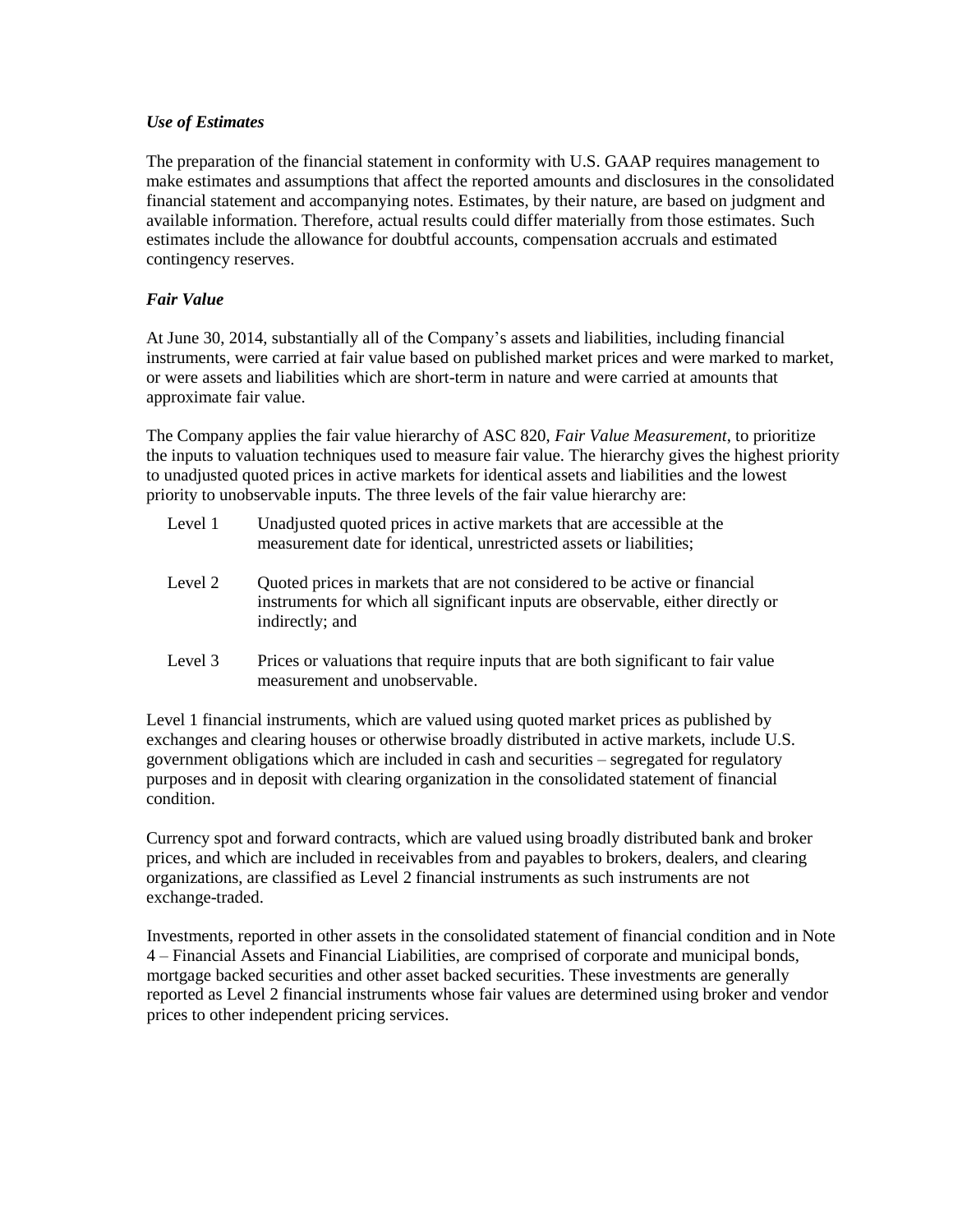#### *Stock-Based Compensation*

The Company follows ASC 718, Compensation – Stock Compensation, to account for its participation in the IBG, Inc. stock-based compensation plans. ASC 718 requires all share-based payments to employees to be recognized in the financial statement using a fair value-based method. Grants, which are denominated in U.S. dollars, are communicated to employees in the year of grant, thereby establishing the fair value of each grant. The fair value of awards granted to employees are generally expensed as follows: 50% in the year of grant in recognition of plan forfeiture provisions (described below) and the remaining 50% over the related vesting period utilizing the "graded vesting" method permitted under ASC 718-10. In the case of "retirement eligible" employees (those employees older than 59), 100% of awards are expensed when granted.

Awards granted under the stock-based compensation plans are subject to forfeiture in the event an employee ceases employment with the Company. The plans provide that employees who discontinue employment with the Company without cause and continue to meet the terms of the plans' postemployment provisions will forfeit 50% of unvested previously granted awards unless the employee is over the age of 59, in which case the employee would be eligible to receive 100% of unvested awards previously granted.

### *Cash and Cash Equivalents*

The Company considers all highly liquid investments, with maturities of three months or less, that are not segregated and deposited for regulatory purposes or to meet margin requirements at clearing houses to be cash equivalents.

#### *Cash and Securities — Segregated for Regulatory Purposes*

As a result of customer activities, the Company is obligated by rules mandated by its primary regulators including the SEC, the CFTC, and the SFC to segregate or set aside cash or qualified securities to satisfy such regulations, which regulations have been promulgated to protect customer assets. In addition, the Company is a member of various clearing organizations at which cash or securities are deposited as required to conduct day-to-day clearance activities. Securities segregated for regulatory purposes consisted of U.S. Treasury Bills of approximately \$3.43 billion at June 30, 2014, which are recorded as Level 1 financial assets and securities purchased under agreements to resell in the amount of \$5.91 billion as of June 30, 2014, which amounts approximate fair value.

#### **Securities Borrowed and Securities Loaned**

Securities borrowed and securities loaned are recorded at the amount of cash collateral advanced or received. Securities borrowed transactions require the Company to provide the counterparties with collateral in the form of cash. With respect to securities loaned, the Company receives collateral in the form of cash in an amount generally in excess of the fair value of the securities loaned.

The Company monitors the market value of securities borrowed and loaned on a daily basis, with additional collateral obtained or refunded as required contractually. Receivables and payables with the same counterparty are not offset in the consolidated statement of financial condition.

#### *Securities Purchased Under Agreements to Resell*

Securities purchased under agreements to resell are treated as collateralized financing transactions and are recorded at contract value, plus accrued interest, which approximates fair value. The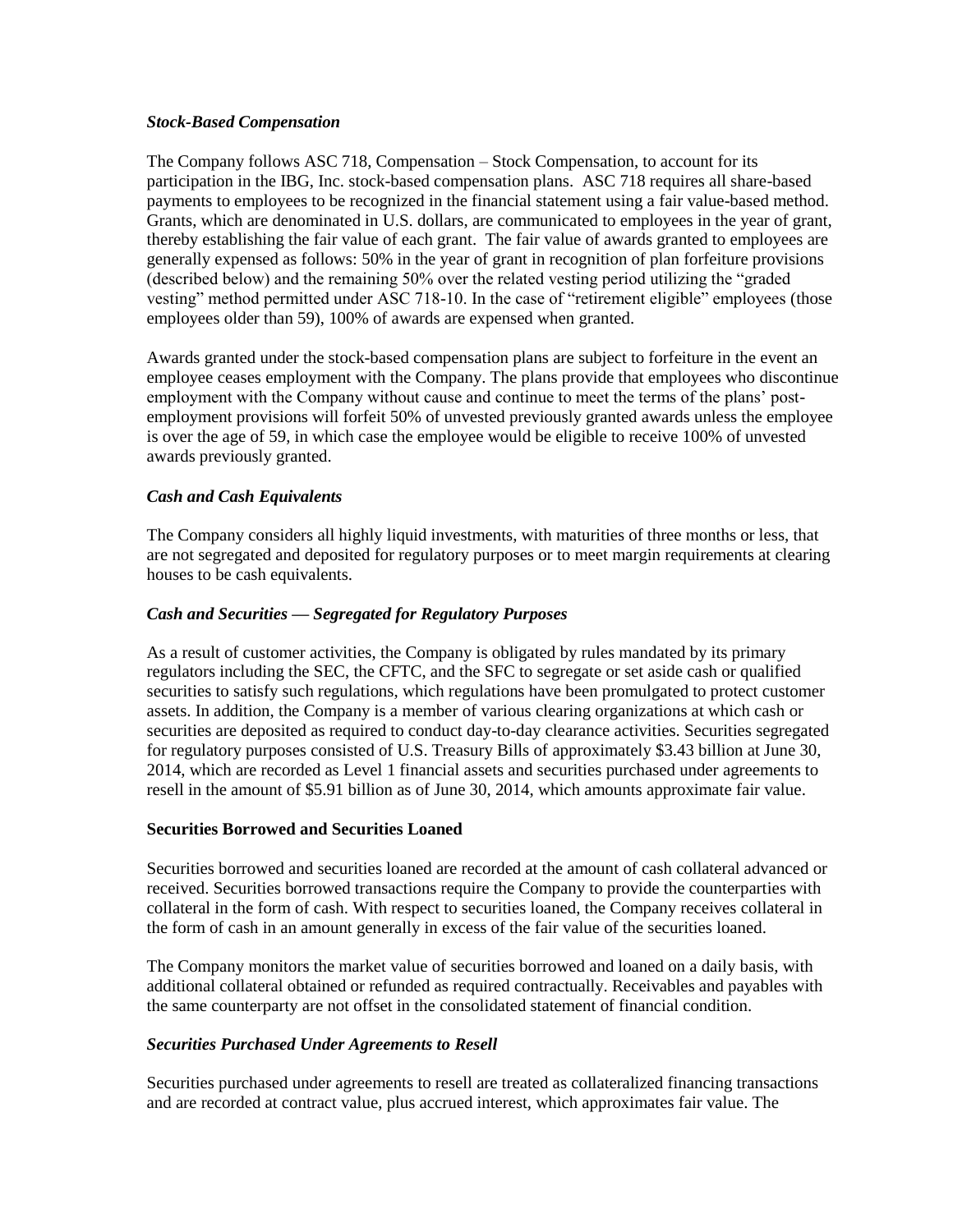Company's policy is to obtain possession of collateral with a fair value equal to or in excess of the principal amount loaned under resale agreements. To ensure that the fair value of the underlying collateral remains sufficient, this collateral is valued daily with additional collateral obtained or excess collateral returned, as permitted under contractual provisions.

#### *Deposit with Clearing Organization*

Deposit with clearing organization consists of securities which have been placed with a clearing organization in the normal course of business. These securities consisted of U.S. Treasury Bills, carried at fair value. At June 30, 2014, the Company had \$2,000 in U.S. Treasury Bills that were pledged with the Company's clearing organization.

### *Currency Spot and Forward Contracts*

The Company enters into currency forward contracts for customer funds denominated in foreign currencies to obtain U.S. dollars, with a locked-in rate of return, to make bank deposits denominated in U.S. dollars to satisfy regulatory segregation requirements and on behalf of its affiliates. A currency forward contract is an agreement to exchange a fixed amount of one currency for a specified amount of a second currency at the outset and at completion of the swap term. Interest rate differences, between currencies, are captured in the contractual swap rates. The Company also executes currency spot contracts on behalf of its customers and affiliates. These currency spot and forward transactions are recorded on a trade date basis at fair value based on quoted market prices. Included in the receivables from, and in payables to brokers, dealers and clearing organizations are \$18,315 and \$11,569, respectively, which represent unsettled amounts of currency spot and forward contracts at June 30, 2014.

#### *Customer Receivables and Payables*

Customer securities transactions are recorded on a settlement date basis and customer commodities transactions are recorded on a trade date basis. Receivables from and payables to customers include amounts due on cash and margin transactions, including futures contracts transacted on behalf of the Company's customers. Securities owned by customers, including those that collateralize margin or other similar transactions, are not reflected on the consolidated statement of financial condition.

Receivables from institutional non-cleared customers and payables for execution and clearing fees and expenses are recorded as fees receivables and fees payable, which are included in other assets and accounts payable, accrued expenses and other liabilities on the consolidated statement of financial condition, respectively.

## *Receivables from and Payables to Brokers, Dealers and Clearing Organizations*

Receivables and payables to brokers, dealers and clearing organizations include net receivables and payables from unsettled trades as well as amounts related to futures contracts executed on behalf of customers, amounts receivable for securities not delivered by the Company to the purchaser by the settlement date ("fails to deliver") and cash margin deposits. Payables to brokers, dealers and clearing organizations also include amounts payable for securities not received by the Company from a seller by the settlement date ("fails to receive").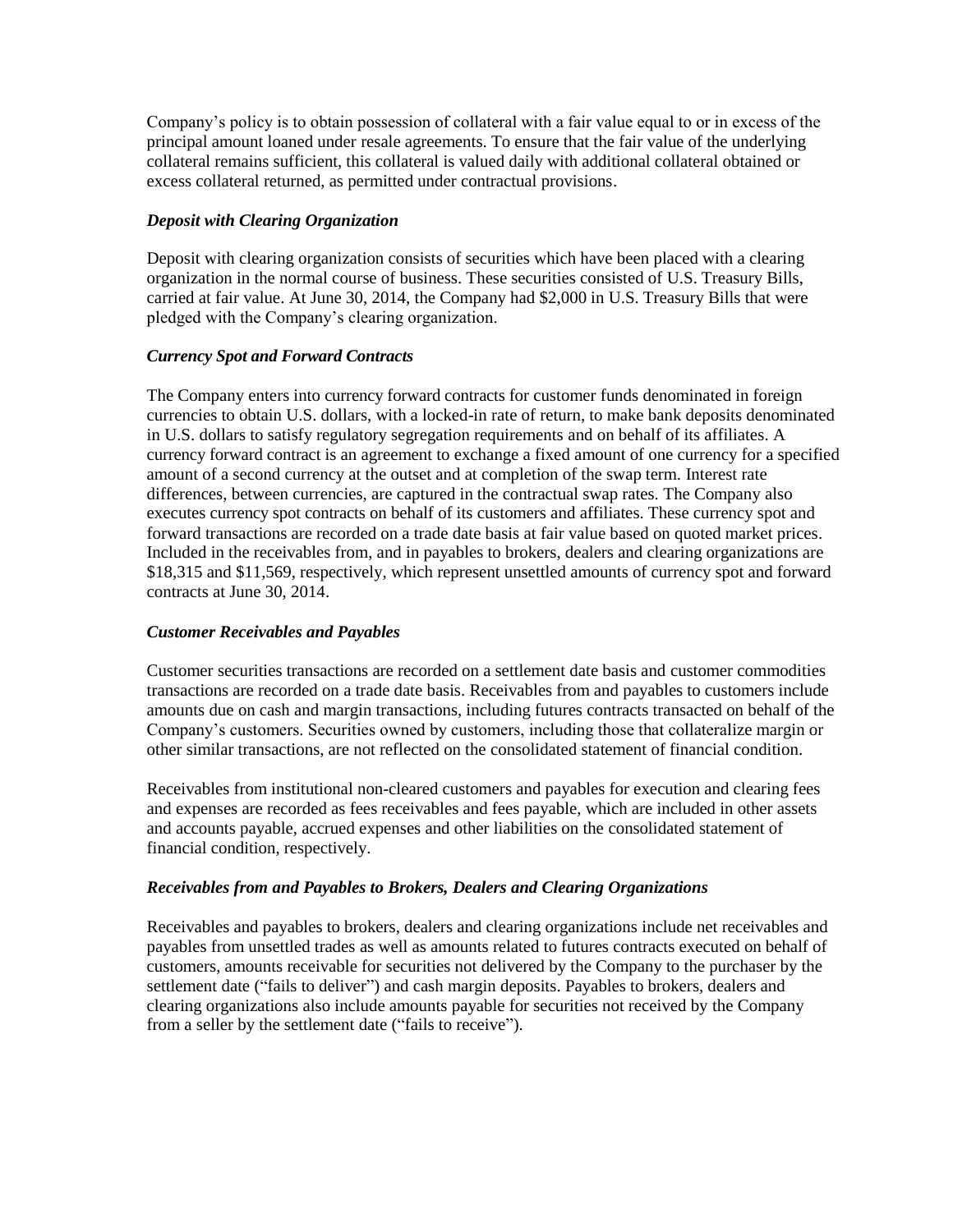#### *Property and Equipment*

Property and equipment, which is a component of other assets in the consolidated statement of financial condition, consists of computer equipment, computer software, leasehold improvements, and office furniture and equipment. Property and equipment are recorded at historical cost, less accumulated depreciation and amortization. Additions and improvements that extend the lives of assets are capitalized, while expenditures for repairs and maintenance are expensed as incurred. Depreciation and amortization are computed using the straight-line method. Equipment is depreciated over the estimated useful lives of the assets, while leasehold improvements are amortized over the lesser of the estimated economic useful life of the asset or the term of the lease. Computer equipment is depreciated over three to five years, office furniture and equipment are depreciated over five to seven years, and computer software is depreciated over three years.

### *Income Taxes*

The Company accounts for income taxes in accordance with ASC 740, *Income Taxes.* The Company's deferred tax assets and liabilities and reserves for unrecognized tax benefits are based on enacted tax laws and reflect management's best assessment of estimated future taxes to be paid. IBLLC operates as a limited liability company which is treated as a partnership for U.S. federal tax purposes. Accordingly, IBLLC is not subject to federal income taxes in the United States. IB Corp. is subject to income taxes in the United States.

Deferred income tax assets and liabilities arise from temporary differences between the tax and financial statement recognition of the underlying assets and liabilities. In evaluating our ability to recover our deferred tax assets within the jurisdiction from which they arise, we consider all available positive and negative evidence, including scheduled reversals of deferred tax liabilities, projected future taxable income, tax-planning strategies, and results of recent operations. In projecting future taxable income, we begin with historical results and incorporate assumptions including the amount of future state, federal and pretax operating income, the reversal of temporary differences, and the implementation of feasible and prudent tax-planning strategies. These assumptions require significant judgment about the forecasts of future taxable income and are consistent with the plans and estimates we are using to manage the underlying businesses. In evaluating the objective evidence that historical results provide, we consider three years of cumulative operating income.

The calculation of our tax liabilities involves dealing with uncertainties in the application of complex tax laws and regulations in a multitude of jurisdictions across our operations. Changes in tax laws and rates could also affect recorded deferred tax assets and liabilities in the future.

ASC 740 provides that a tax benefit from an uncertain tax position may be recognized when it is more likely than not that the position will be sustained upon examination, including resolutions of any related appeals or litigation processes, on the basis of the technical merits. ASC 740 also provides guidance on measurement, derecognition, classification, interest and penalties, accounting in interim periods, disclosure, and transition.

The Company records tax liabilities in accordance with ASC 740 and adjusts these liabilities when management's judgment changes as a result of the evaluation of new information not previously available. Because of the complexity of some of these uncertainties, the ultimate resolution may result in a payment that is different from our current estimate of the tax liabilities.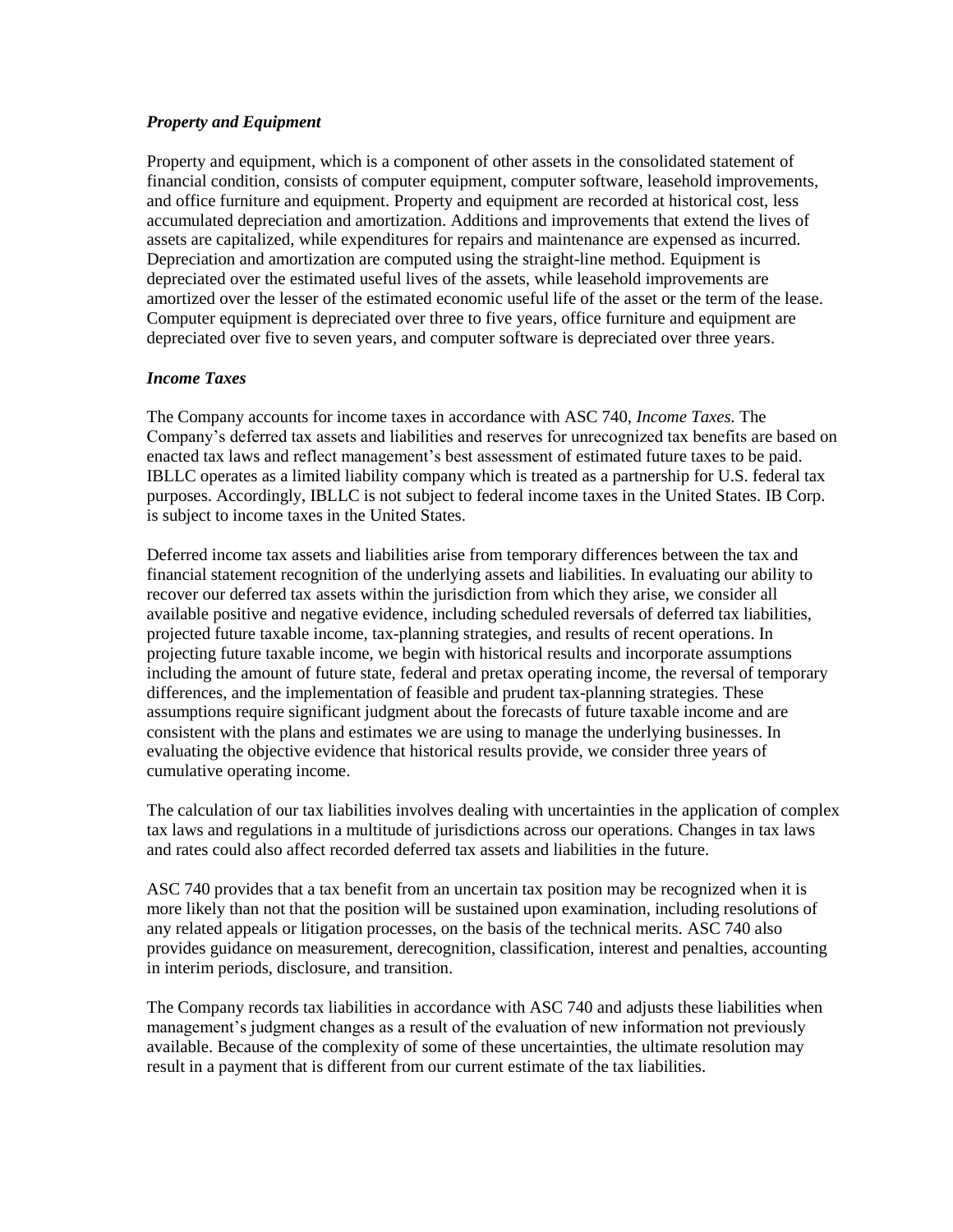#### *Recently Issued Accounting Pronouncements*

Subsequent to the adoption of the ASC, the FASB will issue Accounting Standards Updates ("ASUs") as the means to add to or delete from, or otherwise amend the ASC. In 2014, prior to the issuance of the Company's consolidated financial statement, ASUs 2014-01 through 2014-14 have been issued. Following is a summary of recently issued ASUs that have affected or may affect the Company's consolidated financial statement:

#### **Affects Status**

| ASU 2013-05 | <i>Foreign Currency Matters (Topic 830)</i> : Parent's<br>Accounting for the Cumulative Translation<br>Adjustment upon Derecognition of Certain<br>Subsidiaries or Groups of Assets within a Foreign<br>Entity or of an Investment in a Foreign Entity | Effective for fiscal periods beginning<br>on or after December 15, 2013.                  |
|-------------|--------------------------------------------------------------------------------------------------------------------------------------------------------------------------------------------------------------------------------------------------------|-------------------------------------------------------------------------------------------|
| ASU 2014-06 | Technical Corrections and Improvements Related to<br><b>Glossary Terms</b>                                                                                                                                                                             | Effective on issuance in March 2014.                                                      |
| ASU 2014-09 | <i>Revenue from Contracts with Customers (Topic 606)</i>                                                                                                                                                                                               | Effective for fiscal periods beginning<br>on or after December 15, 2016.                  |
| ASU 2014-11 | <i>Transfers and Servicing</i> (Topic 860): Repurchase-to-<br>Maturity Transactions, Repurchase Financings, and<br>Disclosures.                                                                                                                        | Effective for the first interim or<br>annual period beginning after<br>December 15, 2014. |

Adoption of those ASUs that became effective during 2014, prior to the issuance of the Company's consolidated financial statement, did not have a material effect on this financial statement.

#### **3. BROKERAGE ACTIVITIES AND RELATED RISKS**

The Company's trading activities are comprised of brokerage services. Trading activities expose the Company to market and credit risks. These risks are managed in accordance with established risk management policies and procedures. To accomplish this, management has established a risk management process that includes:

- A regular review of the risk management process by the executive management as part of their oversight role;
- Defined risk management policies and procedures supported by a rigorous analytic framework; and
- Articulated risk tolerance levels as defined by executive management that are regularly reviewed to ensure that the Company's risk-taking is consistent with its business strategy, capital structure, and current and anticipated market conditions.

#### *Market Risk*

The Company is exposed to various market risks. Exposures to market risks arise from security price risk, foreign currency exchange rate fluctuations and changes in interest rates. The Company seeks to mitigate market risk associated with investments included in other assets on the consolidated statement of financial condition by employing hedging strategies that correlate rate, price and spread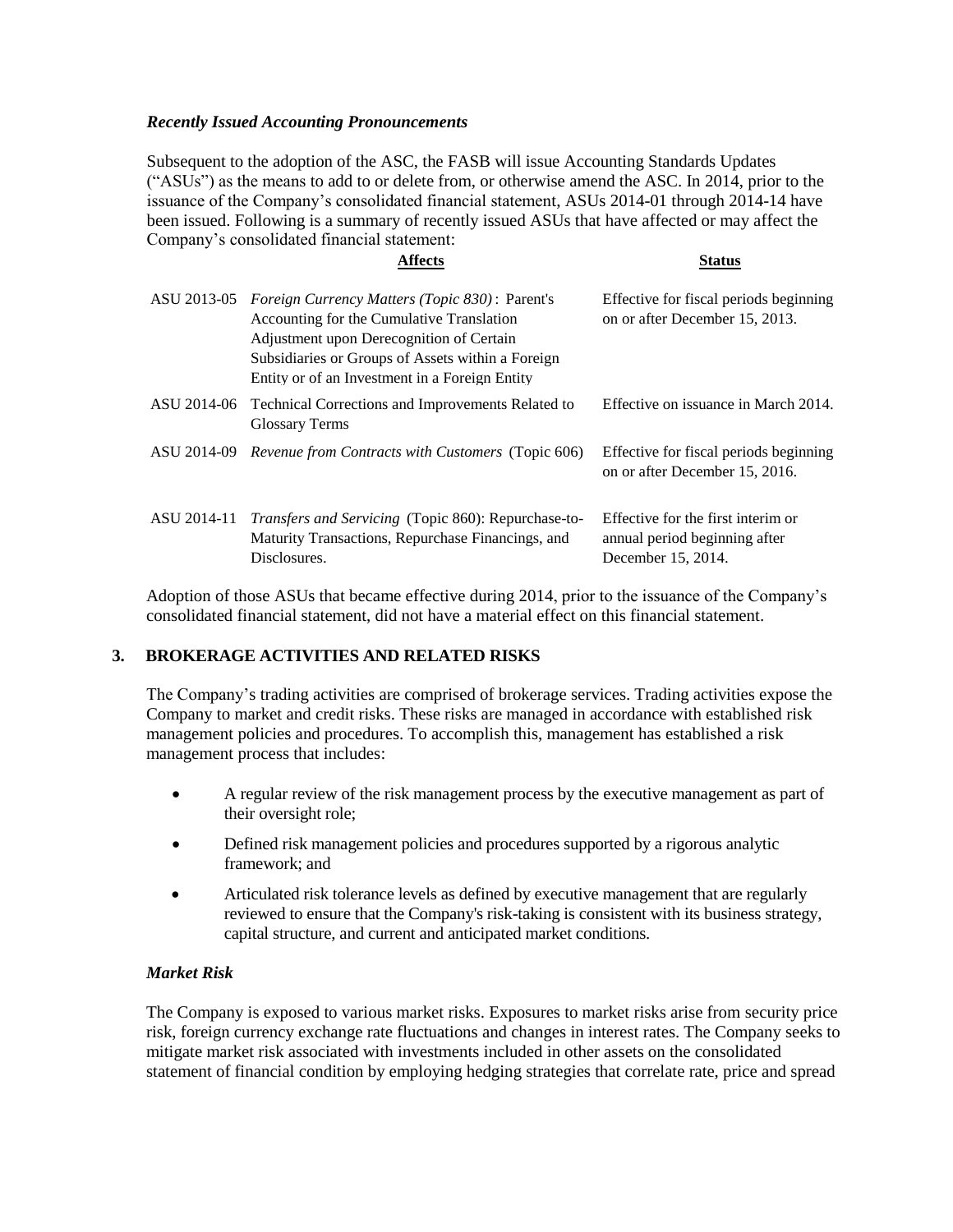movements of the investments and related financing and hedging activities. The following discussion describes the types of market risk faced:

#### *Currency Risk*

Currency risk arises from the possibility that fluctuations in foreign exchange rates will impact the value of financial instruments. The Company manages this risk using spot (i.e., cash) currency transactions and currency forward contracts.

### *Interest Rate Risk*

Interest rate risk arises from the possibility that changes in interest rates will affect the value of financial instruments. The Company is exposed to interest rate risk on cash and margin balances and fixed income securities. These risks are managed through investment policies.

### *Credit Risk*

The Company is exposed to risk of loss if an individual, counterparty or issuer fails to perform its obligations under contractual terms ("default risk"). The Company has established policies and procedures for mitigating credit risk on principal transactions, including reviewing and establishing limits for credit exposure, maintaining collateral, and continually assessing the creditworthiness of counterparties.

The Company's credit risk is limited in that substantially all of the contracts entered into are settled directly at securities and commodities clearing houses and a small portion is settled through member firms and banks with substantial financial and operational resources. The Company seeks to control the risks associated with its customer margin activities by requiring customers to maintain collateral in compliance with regulatory and internal guidelines.

In the normal course of business, the Company executes, settles, and finances various customer securities transactions. Execution of these transactions includes the purchase and sale of securities by the Company that exposes the Company to default risk arising from the potential that customers or counterparties may fail to satisfy their obligations. In these situations, the Company may be required to purchase or sell financial instruments at unfavorable market prices to satisfy obligations to customers or counterparties. Liabilities to other brokers and dealers related to unsettled transactions (i.e., securities fails to receive) are recorded at the amount for which the securities were purchased, and are paid upon receipt of the securities from other brokers or dealers. In the case of aged securities fails to receive, the Company may purchase the underlying security in the market and seek reimbursement for any losses from the counterparty.

For cash management purposes, the Company enters into short-term securities purchased under agreements to resell and securities sold under agreements to repurchase transactions ("repos") in addition to securities borrowing and lending arrangements, all of which may result in credit exposure in the event the counterparty to a transaction is unable to fulfill its contractual obligations. In accordance with industry practice, repos are collateralized by securities with a market value in excess of the obligation under the contract. Similarly, securities borrowed and loaned agreements are collateralized by deposits of cash. The Company attempts to minimize credit risk associated with these activities by monitoring collateral values on a daily basis and requiring additional collateral to be deposited with or returned to the Company as permitted under contractual provisions.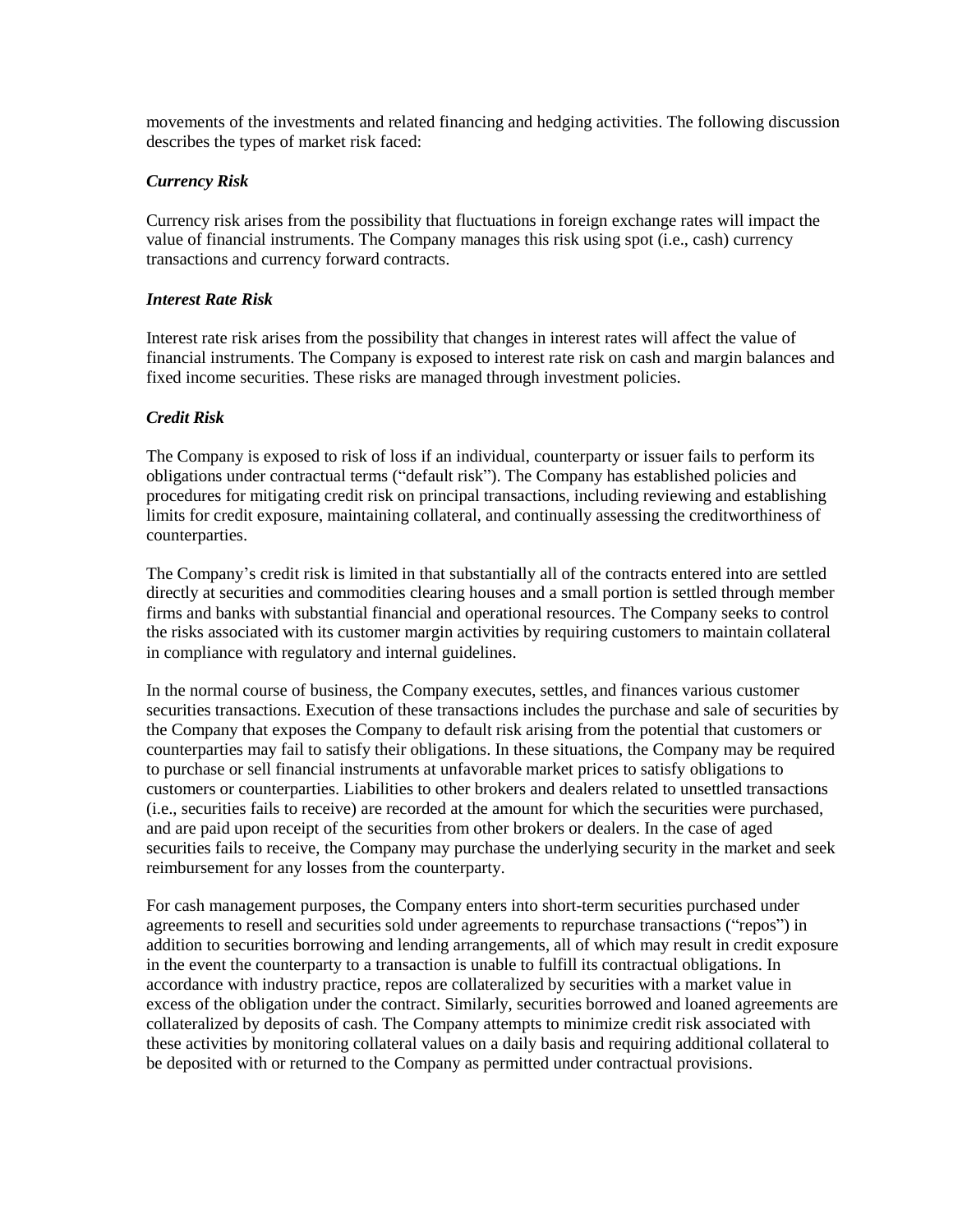#### *Concentrations of Credit Risk*

The Company's exposure to credit risk associated with its brokerage and other activities is measured on an individual counterparty basis, as well as by groups of counterparties that share similar attributes. Concentrations of credit risk can be affected by changes in political, industry or economic factors. To reduce the potential for risk concentration, credit limits are established and monitored in light of changing counterparty and market conditions. As of June 30, 2014, the Company did not have any material concentrations of credit risk outside the ordinary course of business.

#### *Off-Balance Sheet Risks*

The Company may be exposed to a risk of loss not reflected in the financial statement for currency forward contracts, which represent obligations of the Company to settle at contracted prices, which may require repurchase or sale in the market at prevailing prices. Accordingly, these transactions result in off-balance sheet risk as the Company's cost to liquidate such futures contracts may exceed the amounts reported in the Company's consolidated statement of financial condition.

### **4. FINANCIAL ASSETS AND FINANCIAL LIABILITIES**

The following tables set forth, by level within the fair value hierarchy (Note 2), financial assets and liabilities, at fair value as of June 30, 2014. As required by ASC 820, assets and liabilities are classified in their entirety based on the lowest level of input that is significant to the fair value measurement.

|                                                            | <b>Financial Assets, At Fair Value as of</b><br>June 30, 2014 |         |        |               |  |              |  |  |
|------------------------------------------------------------|---------------------------------------------------------------|---------|--------|---------------|--|--------------|--|--|
|                                                            | <b>Level 1</b>                                                | Level 2 |        | Level 3       |  | <b>Total</b> |  |  |
| Securities segregated for regulatory purposes              | \$3,427,880                                                   | \$      |        | \$            |  | \$3,427,880  |  |  |
| Deposit with clearing organization                         | 2.000                                                         |         |        |               |  | 2,000        |  |  |
| Currency spot and forward contracts                        |                                                               |         | 18,315 |               |  | 18,315       |  |  |
| Other fair value investments, included in<br>other assets: |                                                               |         |        |               |  |              |  |  |
| <b>Stocks</b>                                              | 147                                                           |         |        |               |  | 147          |  |  |
| <b>Bonds</b>                                               | 42                                                            |         |        |               |  | 42           |  |  |
|                                                            | \$3,430,069                                                   | £.      | 18,315 | $\mathcal{S}$ |  | \$3,448,384  |  |  |

|                                     | <b>Financial Liabilities, At Fair Value as of</b> |   |                |  |                          |  |        |  |  |  |
|-------------------------------------|---------------------------------------------------|---|----------------|--|--------------------------|--|--------|--|--|--|
|                                     | June 30, 2014                                     |   |                |  |                          |  |        |  |  |  |
|                                     | <b>Level 1</b>                                    |   | <b>Level 2</b> |  | Level 3                  |  | Total  |  |  |  |
| Currency spot and forward contracts | $\overline{\phantom{a}}$                          | Ж | 11.569         |  | -                        |  | 11.569 |  |  |  |
|                                     | ۰                                                 |   | 11.569         |  | $\overline{\phantom{a}}$ |  | .1.569 |  |  |  |

There have been no transfers of fair value assets between Levels 1 and 2. The Company has no Level 3 assets.

#### *Netting of Financial Assets and Financial Liabilities*

The Company adopted the guidance in ASU 2011-11, *Balance Sheet (Topic 210): Disclosures about Offsetting Assets and Liabilities* and ASU 2013-01, *Balance Sheet (Topic 210): Clarifying the Scope of Disclosures about Offsetting Assets and Liabilities* for periods beginning after January 1, 2013.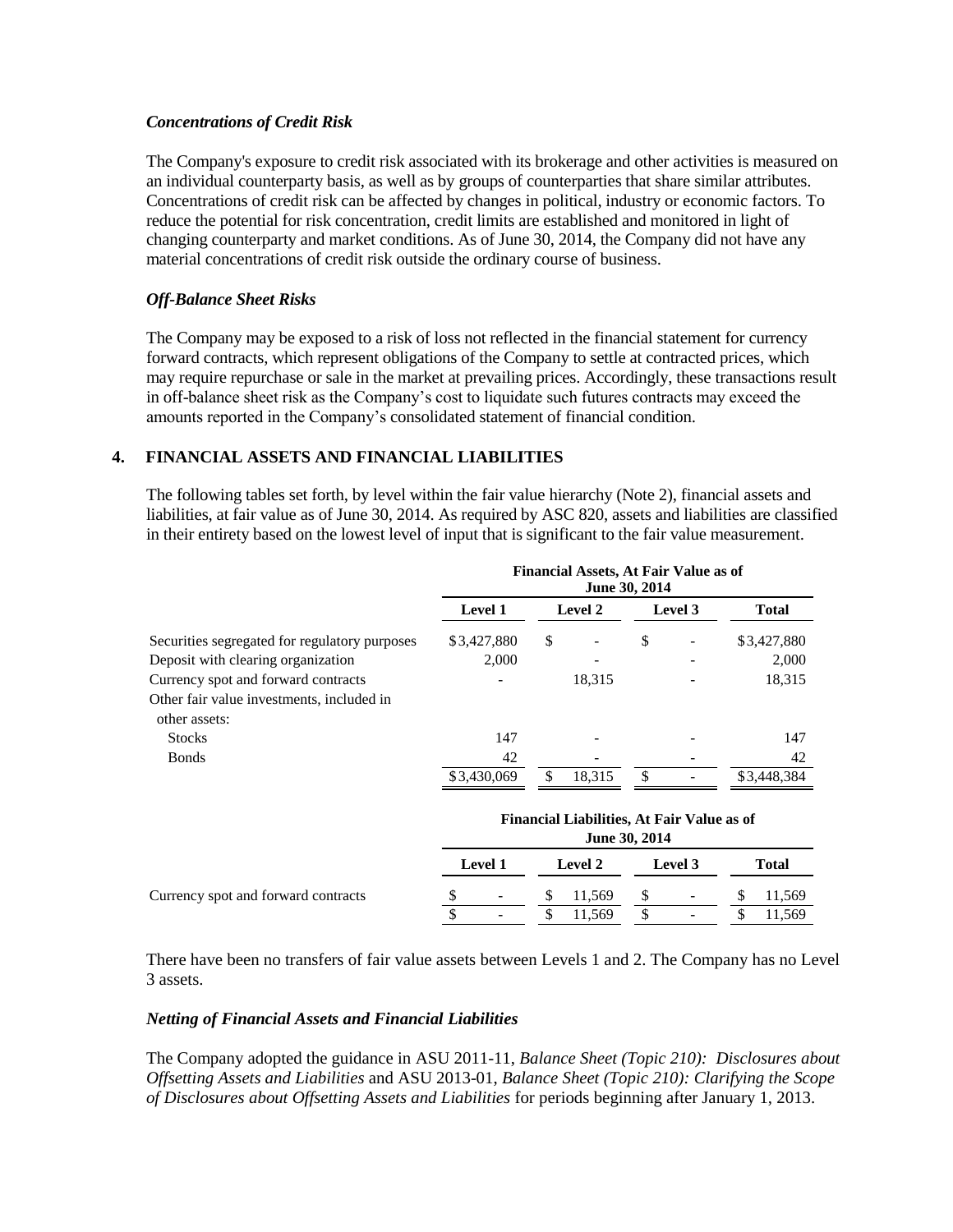This authoritative guidance requires companies to report disclosures of offsetting assets and liabilities.

The Company does not net securities segregated for regulatory purposes, and securities borrowed and securities loaned are presented on a gross basis in the consolidated statements of financial condition. In the tables below, the amounts of derivative financial instruments owned that are not offset in the consolidated statements of financial condition, but could be netted against financial liabilities with specific counterparties under master netting agreements, including clearing houses (exchange traded options, warrants, and discount certificates) or over the counter currency forward contract counterparties, are presented to provide financial statement readers with the Company's estimate of its net exposure to counterparties for these derivative financial instruments.

The following table sets forth the netting of financial assets and of financial liabilities as of June 30, 2014, pursuant to the requirements of ASU 2011-11 and ASU 2013-01 (millions).

|                                                              |                                                           |         |              | As of June 30, 2014 |              |                                                                                                                                       |               | <b>Gross Amounts Not Offset</b><br>in the Consolidated<br><b>Statement of Financial</b><br>Condition                                             |              |                                 |    |                                              |  |                      |
|--------------------------------------------------------------|-----------------------------------------------------------|---------|--------------|---------------------|--------------|---------------------------------------------------------------------------------------------------------------------------------------|---------------|--------------------------------------------------------------------------------------------------------------------------------------------------|--------------|---------------------------------|----|----------------------------------------------|--|----------------------|
|                                                              | Gross<br><b>Amounts of</b><br>Recognized<br><b>Assets</b> |         |              |                     |              | <b>Gross</b><br><b>Amounts</b><br>Offset in the<br><b>Consolidated</b><br><b>Statement of</b><br><b>Financial</b><br><b>Condition</b> |               | <b>Net Amounts</b><br>of Assets<br><b>Presented in the</b><br><b>Consolidated</b><br><b>Statement of</b><br><b>Financial</b><br><b>Condition</b> |              | Financial<br><b>Instruments</b> |    | Cash<br><b>Collateral</b><br><b>Received</b> |  | <b>Net</b><br>Amount |
| <b>Offsetting of Financial Assets:</b>                       |                                                           |         |              |                     |              |                                                                                                                                       |               |                                                                                                                                                  |              |                                 |    |                                              |  |                      |
| Securities segregated for<br>regulatory purposes - purchased |                                                           |         |              |                     |              |                                                                                                                                       |               |                                                                                                                                                  |              |                                 |    |                                              |  |                      |
| under agreements to resell                                   | \$                                                        | 5,913.9 | $\mathbb{S}$ |                     | $\mathbb{S}$ | 5,913.9                                                                                                                               | <sup>\$</sup> | (5,913.9)                                                                                                                                        | $\mathbb{S}$ |                                 | \$ |                                              |  |                      |
| Securities borrowed                                          |                                                           | 2,185.2 |              |                     |              | 2,185.2                                                                                                                               |               | (2,179.9)                                                                                                                                        |              |                                 |    | 5.3                                          |  |                      |
| Securities purchased under                                   |                                                           |         |              |                     |              |                                                                                                                                       |               |                                                                                                                                                  |              |                                 |    |                                              |  |                      |
| agreements to resell                                         |                                                           | 274.3   |              |                     |              | 274.3                                                                                                                                 |               | (274.3)                                                                                                                                          |              |                                 |    |                                              |  |                      |
| Currency spot and forward contracts                          |                                                           | 18.3    |              |                     |              | 18.3                                                                                                                                  |               |                                                                                                                                                  |              |                                 |    | 18.3                                         |  |                      |
| Total                                                        | \$.                                                       | 8,391.7 | \$           |                     | \$           | 8,391.7                                                                                                                               | \$.           | (8,368.1)                                                                                                                                        | $\mathbb{S}$ |                                 | S. | 23.6                                         |  |                      |

#### **Gross Amounts Not Offset in the Consolidated Statement of Financial Condition**

|                                             |    | <b>Gross</b><br><b>Amounts of</b><br>Recognized<br><b>Liabilities</b> | <b>Gross</b><br><b>Amounts</b><br>Offset in the<br><b>Consolidated</b><br><b>Statement of</b><br>Financial<br>Condition |                          | <b>Net Amounts of</b><br><b>Liabilities</b><br><b>Presented in the</b><br><b>Consolidated</b><br><b>Statement of</b><br>Financial<br><b>Condition</b> |         | Financial<br><b>Instruments</b> |           | Cash<br><b>Collateral</b><br>Pledged |                          | <b>Net</b><br>Amount |      |
|---------------------------------------------|----|-----------------------------------------------------------------------|-------------------------------------------------------------------------------------------------------------------------|--------------------------|-------------------------------------------------------------------------------------------------------------------------------------------------------|---------|---------------------------------|-----------|--------------------------------------|--------------------------|----------------------|------|
| <b>Offsetting of Financial Liabilities:</b> |    |                                                                       |                                                                                                                         |                          |                                                                                                                                                       |         |                                 |           |                                      |                          |                      |      |
| Securities loaned                           | \$ | 2.722.2                                                               | \$                                                                                                                      | $\overline{\phantom{a}}$ | \$                                                                                                                                                    | 2,722.2 |                                 | (2,722.2) | <sup>\$</sup>                        |                          | \$                   |      |
| Securities sold under                       |    |                                                                       |                                                                                                                         |                          |                                                                                                                                                       |         |                                 |           |                                      |                          |                      |      |
| agreements to repurchase                    |    | 121.1                                                                 |                                                                                                                         | $\overline{\phantom{a}}$ |                                                                                                                                                       | 121.1   |                                 | (121.1)   |                                      |                          |                      |      |
| Currency spot and forward contracts         |    | 11.5                                                                  |                                                                                                                         |                          |                                                                                                                                                       | 11.5    |                                 | -         |                                      |                          |                      | 11.5 |
| Total                                       |    | 2.854.8                                                               |                                                                                                                         |                          |                                                                                                                                                       | 2.854.8 |                                 | (2,843.3) | \$                                   | $\overline{\phantom{0}}$ | S.                   | 11.5 |

<sup>1.</sup> As of June 30, 2014, the Company had \$5.91 billion of securities purchased under agreements to resell that were segregated to satisfy regulatory requirements. These securities are included in "Cash and securities - segregated for regulatory purposes" in the consolidated statement of financial condition.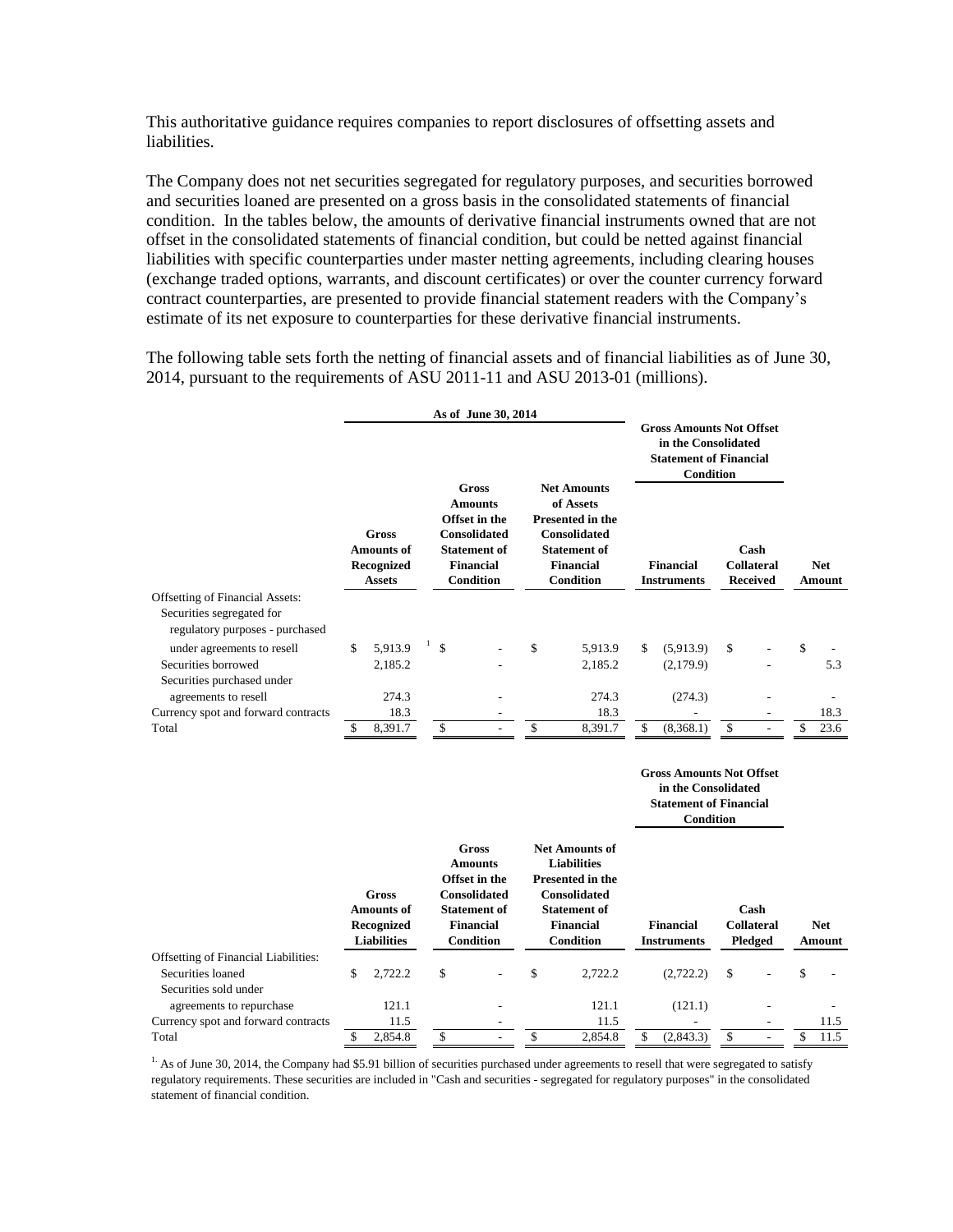#### **5. SEGREGATION OF FUNDS AND RESERVE REQUIREMENTS**

As a result of customer activities, IBLLC is obligated by rules mandated by its primary regulators, the SEC, the CFTC and the SFC, to segregate or set aside cash or qualified securities to satisfy such rules which have been promulgated to protect customer assets. In addition, IBLLC is a member of various clearing organizations at which cash or securities are deposited as required to conduct of day-to-day clearance activities.

Cash and securities – segregated for regulatory purposes consist of the following:

| Interest bearing cash deposits                  | \$4,855,863  |
|-------------------------------------------------|--------------|
| Securities purchased under agreements to resell | 5.913.948    |
| U.S. Treasury Bills                             | 3,427,880    |
|                                                 | \$14,197,691 |

In accordance with the Securities Exchange Act of 1934, IBLLC is required to maintain separate bank accounts for the exclusive benefit of customers. At June 30, 2014, IBLLC held cash and securities of \$5,111,576 and securities purchased under agreements to resell with a fair value of \$5,913,948 to satisfy this requirement.

During the six months ended June 30, 2014, IBLLC performed the computations for the assets in the proprietary accounts of broker-dealers (commonly referred to as "PAB") in accordance with the customer reserve computation set forth under SEC Rule 15c3-3. At June 30, 2014, IBLLC had segregated \$5,054 to satisfy this requirement.

In accordance with the Commodity Exchange Act, IBLLC is required to segregate all monies, securities and property received to margin and to guarantee or secure the trades or contracts of customers in regulated commodities. At June 30, 2014, IBLLC had cash and securities of \$2,320,894; receivables from brokers, dealers and clearing organizations of \$101,499; and commodities option contracts with net short market value of (\$116,959) segregated to satisfy this requirement. At June 30, 2014, the net market values of long and short commodity option contracts were included in payables to brokers, dealers and clearing organizations.

In accordance with CFTC Regulation 30.7, IBLLC is required to segregate all monies, securities and property received to margin and to guarantee or secure the trades or contracts of customers on foreign boards of trade. At June 30, 2014, IBLLC had cash and securities in the amount of \$334,010, receivables from brokers, dealers and clearing organizations of \$76,408 and payables to brokers, dealers and clearing organizations of (\$3,051) segregated to satisfy this requirement.

NFA Financial Requirements Section 14 requires IBLLC to hold amounts, equal to or in excess of its retail forex obligation, at one or more qualifying institutions in the United States or money center countries (as defined in CFTC Regulation 1.49). NFA authorized IBLLC to utilize its daily securities reserve computations performed in accordance with SEC rule 15c3-3 to satisfy this requirement.

Pursuant to the requirements of subparagraph  $(k)(2)(i)$  of SEC Rule 15c3-3, IB Corp. has established a special cash account for the exclusive benefit of certain of its customers to fund and pay amounts collected for the payment of expenses on behalf of such customers. At June 30, 2014, \$21 was segregated, which was \$16 in excess of the requirement.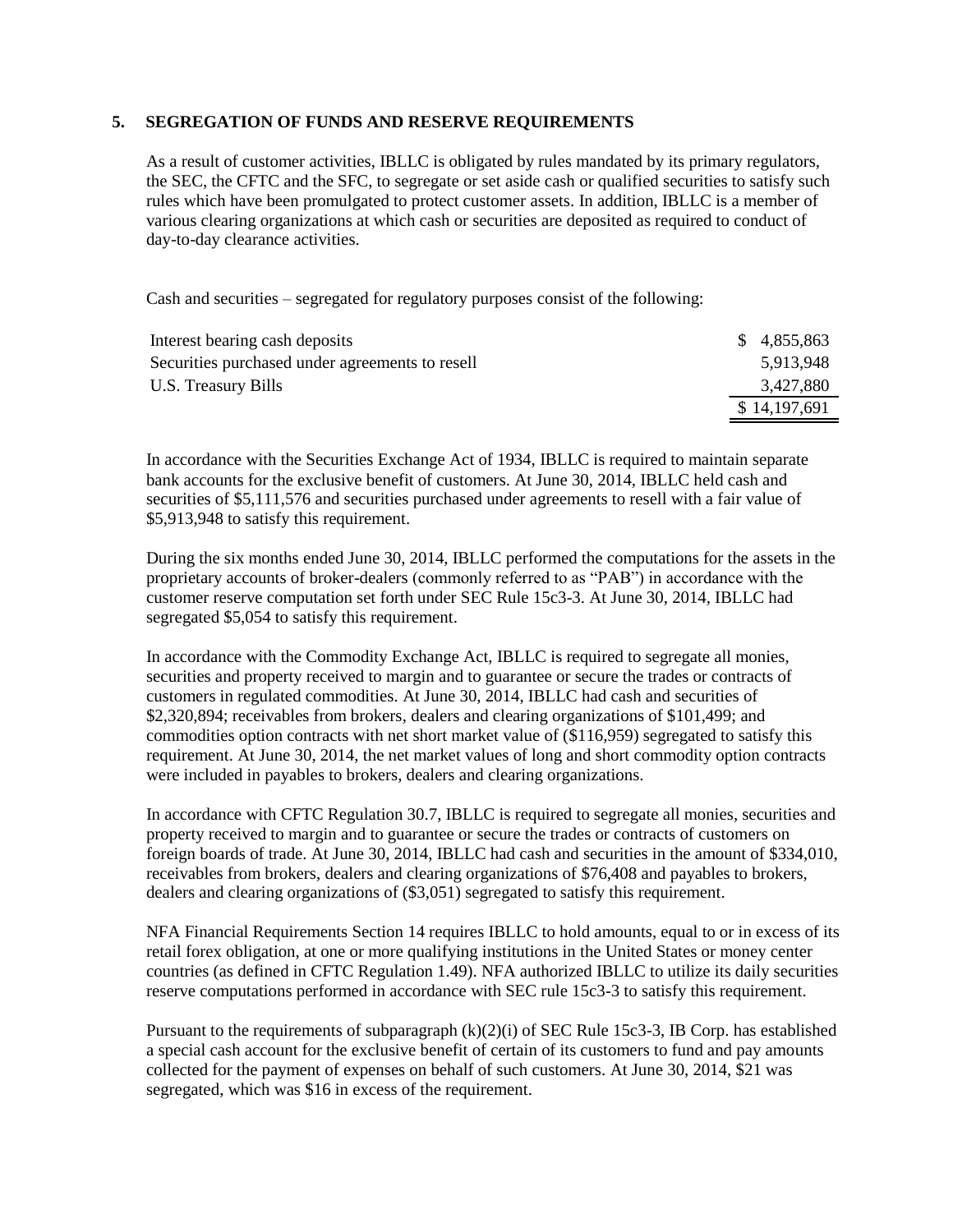Pursuant to the SFC client money segregation rules, IBLLC is required to ensure that all client money held in Hong Kong is segregated in Hong Kong. As allowed by the SFC rules, these segregation requirements are partially satisfied through amounts segregated in bank accounts also designated as CFTC Rule 30.7 foreign secured accounts and in bank accounts designated for the exclusive benefit of customers in accordance with the Securities Exchange Act of 1934. At June 30, 2014, IBLLC had segregated cash in the amount of \$780,594 to satisfy this requirement. Of this amount, \$227,146 is included in the aforementioned calculations and \$553,449 is used exclusively in the SFC client money segregation.

# **6. NET CAPITAL REQUIREMENTS**

IBLLC is subject to the SEC's Uniform Net Capital Rule (Rule 15c3-1), which requires the maintenance of minimum net capital. IBLLC has elected to use the alternative method permitted by the rule, which requires that IBLLC maintain minimum net capital, as defined, equal to the greater of \$500 or 2% of aggregate debit balances arising from customer transactions, as defined. IBLLC is also subject to the CFTC's minimum financial requirements (Regulation 1.17), which require that IBLLC maintain minimum net capital, as defined, the greater of \$20,000 plus 5% of total retail forex obligations in excess of \$10,000 or 8% of the total risk margin requirement for all positions carried in customer and non-customer accounts. The Uniform Net Capital Rule also provides that equity capital may not be withdrawn or cash dividends paid if resulting net capital would be less than 5% of aggregate debits. At June 30, 2014, IBLLC had net capital of \$2,262,139, which was \$1,929,455 in excess of required net capital of \$332,684.

IB Corp. is subject to the regulatory requirements promulgated by the SEC and other regulatory and exchange authorities. Net capital and excess net capital at June 30, 2014 as defined by these regulatory authorities were \$8,017 and \$7,570, respectively.

## **7. RELATED PARTY TRANSACTIONS**

The Operating Companies, in addition to the Company, are comprised of the following companies: Timber Hill LLC ("THLLC"), Timber Hill Europe AG ("THE"), Timber Hill Canada Company ("THC"), Timber Hill Securities Hong Kong Limited ("THSHK"), Timber Hill Australia Pty Limited ("THA"), Interactive Brokers Canada Inc. ("IBC"), Interactive Brokers (U.K.) Limited ("IBUK"), Interactive Brokers Securities Japan, Inc. ("IBSJ"), Interactive Brokers (India) Private Limited ("IBI"), Interactive Brokers Hungary Kft ("IBH"), Interactive Brokers Financial Products S.A. ("IBFP"), Interactive Brokers Software Services Estonia OU ("IBEST"), Interactive Brokers Software Services Rus ("IBRUS"), and IB Exchange Corp. ("IBEC").

IBLLC, IBUK, IBC, and IBSJ are registered broker-dealers in the U.S., Great Britain, Canada, India and Japan, respectively, and engage in execution and clearing securities services for customers and affiliates. THLLC, THE, THC, THA and THSHK are registered securities dealers in the U.S., Switzerland, Canada, Australia and Hong Kong, respectively, and trade on a proprietary basis and engage in execution and clearing services for affiliates. IBI is registered as both a securities dealer for proprietary trading and as a broker-dealer for execution and clearing services. IBEST, IBRUS and IBH provide the Group with computer programming services and IBEC holds certain of the Group's strategic investments. IBFP is a securities issuer registered in Germany. IBG LLC is the holding company for the group of Operating Companies. These companies share administrative, financial and technological resources and the broker-dealer and securities dealer operating companies engage in securities transactions such as trade execution in the ordinary course of business with the Company.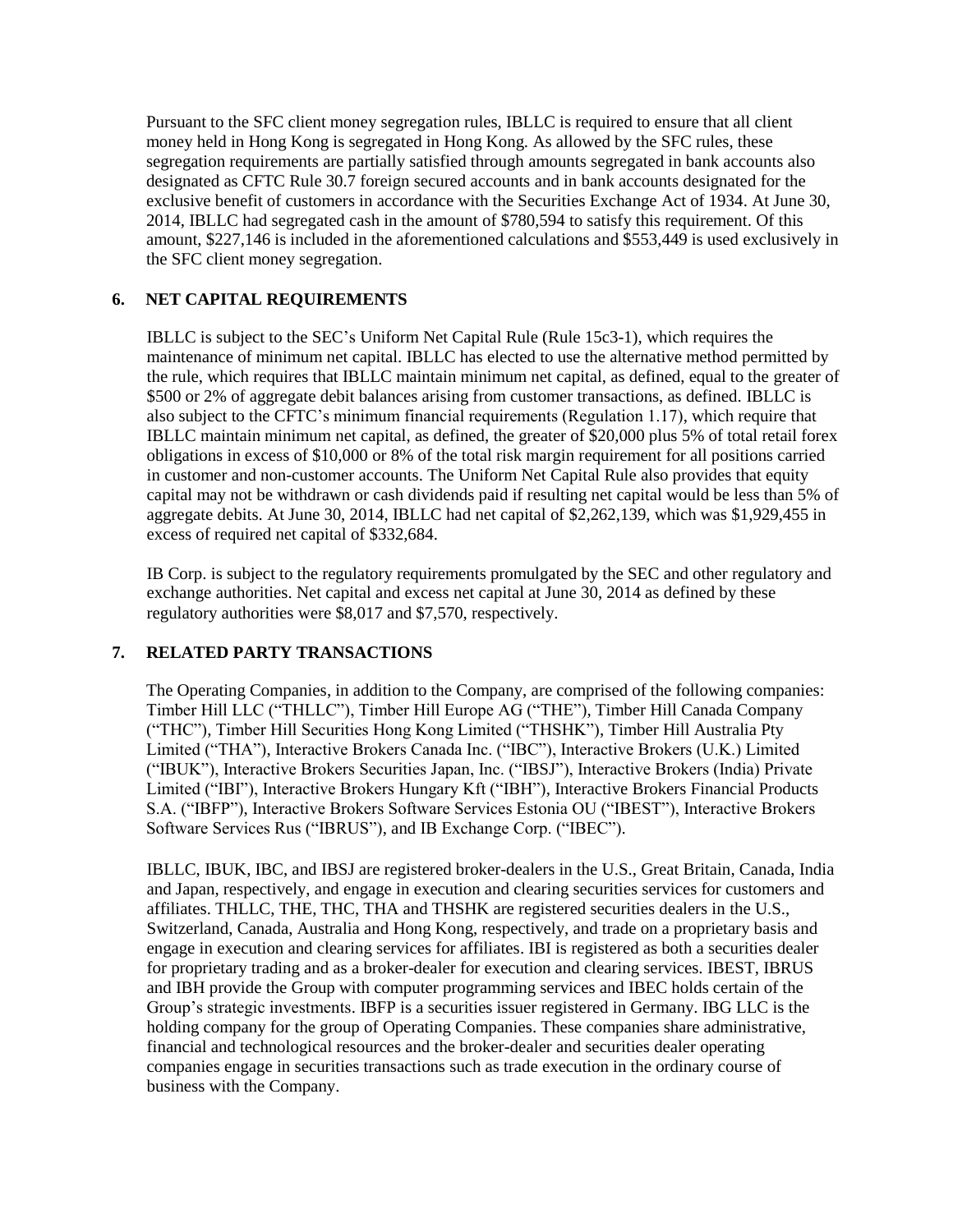Brokerage transaction receivables and payables are reported gross. Other affiliate receivables and payables including interest, administrative, consulting and service fees and advances between Operating Companies are netted by Operating Company.

Included in assets in the consolidated statement of financial condition were the following amounts with related parties at June 30, 2014:

| Securities borrowed                                                      | \$1,625,874 |
|--------------------------------------------------------------------------|-------------|
| Other receivables: brokers, dealers and clearing organizations           | 233,524     |
| Other receivables: affiliates                                            | 2.996       |
| Other receivables: interest                                              | 3,519       |
| Other receivables: customers - director, officer, employee and affiliate |             |
| account balances                                                         | 1,817       |

Included in liabilities in the consolidated statement of financial condition were the following amounts with related parties at June 30, 2014:

| Securities loaned                                           | \$2,705,120 |
|-------------------------------------------------------------|-------------|
| Payable to customers                                        | 409,815     |
| Securities sold under agreements to repurchase              | 121,129     |
| Other payables: brokers, dealers and clearing organizations | 119,667     |
| Other payables: affiliates                                  | 52.501      |

#### **8. DEFINED CONTRIBUTION AND EMPLOYEE INCENTIVE PLANS**

#### *Defined Contribution Plan*

The Group offers substantially all employees of U.S.-based operating companies who have met minimum service requirements the opportunity to participate in a defined contribution retirement plan qualifying under the provisions of Section 401(k) of the Internal Revenue Code. The general purpose of this plan is to provide employees with an incentive to make regular savings in order to provide additional financial security during retirement. The plan provides for the Company to match 50% of the employees' pretax contribution, up to a maximum of 10% of eligible earnings. The employee is vested in the matching contribution incrementally over six years.

#### *Return on Investment Dollar Units ("ROI Dollar Units")*

From 1998 through 2006, IBG LLC granted all non-member employees ROI Dollar Units, which are redeemable under the amended provisions of the plan, and in accordance with regulations issued by the Internal Revenue Service (Section 409A of the Internal Revenue Code). Upon redemption, the grantee is entitled to accumulated earnings on the face value of the certificate, but not the actual face value. For grants made in 1998 and 1999, grantees may redeem the ROI Dollar Units after vesting on the fifth anniversary of the date of their grant and prior to the tenth anniversary of the date of their grant. For grants made between January 1, 2000 and January 1, 2005, grantees must elect to redeem the ROI Dollar Units upon the fifth, seventh or tenth anniversary date. These ROI Dollar Units will vest upon the fifth anniversary of the date of their grant and will continue to accumulate earnings until the elected redemption date. For grants made on or after January 1, 2006, all ROI Dollar Units vested on the fifth anniversary date of their grant and will be automatically redeemed. Subsequent to IBG, Inc.'s Initial Public Offering (the "IPO"), no additional ROI Dollar Units have been or will be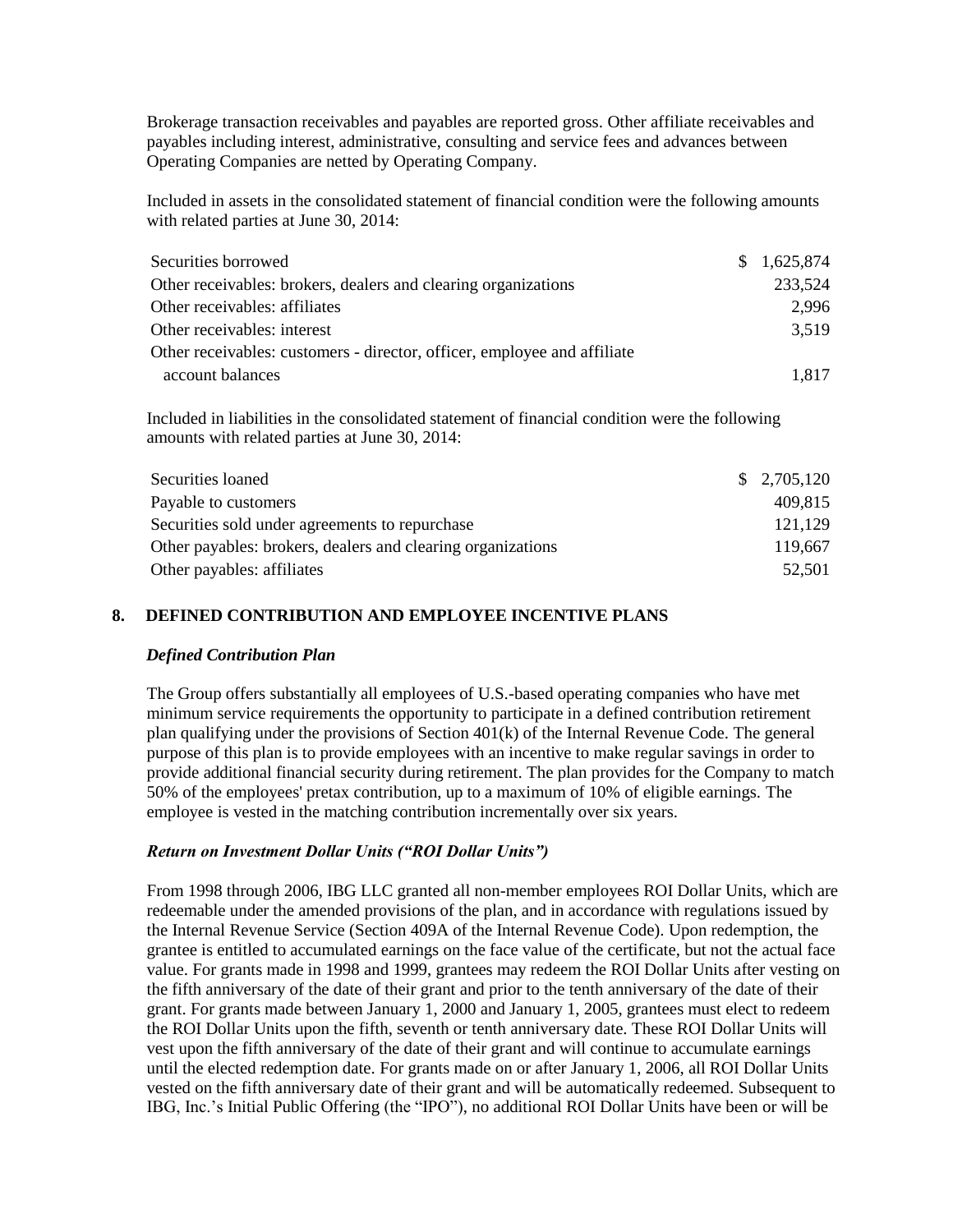granted, and non-cash compensation to employees will consist primarily of grants of shares of IBG, Inc. Class A common stock ("Common Stock") as described below under "2007 Stock Incentive Plan<sup>"</sup>

As of June 30, 2014, payables to employees of the Company for ROI Dollar Units were \$720, all of which were vested. These amounts are included in accounts payable, accrued expenses and other liabilities in the consolidated statement of financial condition.

### *2007 ROI Unit Stock Plan*

Certain employees of the Company held ROI Dollar Units that entitled each holder thereof to accumulated earnings on the face value of the certificate representing his or her ROI Dollar Units. Subsequent to the IPO in May 2007, no additional ROI Dollar Units have been or will be granted. In connection with the IPO, ROI Dollar Units were, at the employee's election, redeemable for cash, as provided for under the ROI Dollar Unit plan, or the accumulated earnings attributable to the ROI Dollar Units as at December 31, 2006 may have been invested in shares of Common Stock pursuant to the Interactive Brokers Group, Inc. 2007 ROI Unit Stock Plan (the "ROI Unit Stock Plan"). Certain ROI Dollar Units, as elected by employees, that were outstanding as of December 31, 2006 were so invested, and 193,873 shares of restricted Common Stock to be issued to employees of the Company under the ROI Unit Stock Plan have been or will be distributed in accordance with the following schedule, subject to the conditions below:

- 10% on the date of the IPO; and
- an additional 15% on each of the first six anniversaries of the date of the IPO, assuming continued employment with Group companies and compliance with other applicable covenants.

As of December 31, 2012, compensation costs for the ROI Unit Stock Plan had been fully accrued.

#### *2007 Stock Incentive Plan*

Under the Interactive Brokers Group, Inc. 2007 Stock Incentive Plan (the "Stock Incentive Plan"), up to 20.0 million shares of Common Stock may be granted and issued to directors, officers, employees, contractors and consultants of IBG, Inc. and its subsidiaries. The purpose of the Stock Incentive Plan is to promote IBG, Inc.'s long-term financial success by attracting, retaining and rewarding eligible participants.

The Stock Incentive Plan is administered by the Compensation Committee of IBG, Inc.'s Board of Directors. The Compensation Committee has discretionary authority to determine which employees are eligible to participate in the Stock Incentive Plan and establishes the terms and conditions of the awards, including the number of awards granted to each employee and all other terms and conditions applicable to such awards in individual grant agreements. Awards are expected to be made primarily through grants of Common Stock. Stock Incentive Plan awards are subject to issuance over time and may be forfeited upon an employee's termination of employment or violation of certain applicable covenants prior to issuance, unless determined otherwise by the Compensation Committee.

The Stock Incentive Plan provides that, upon a change in control, the Compensation Committee may, at its discretion, fully vest any granted but not yet earned awards under the Stock Incentive Plan, or provide that any such granted but not yet earned awards will be honored or assumed, or new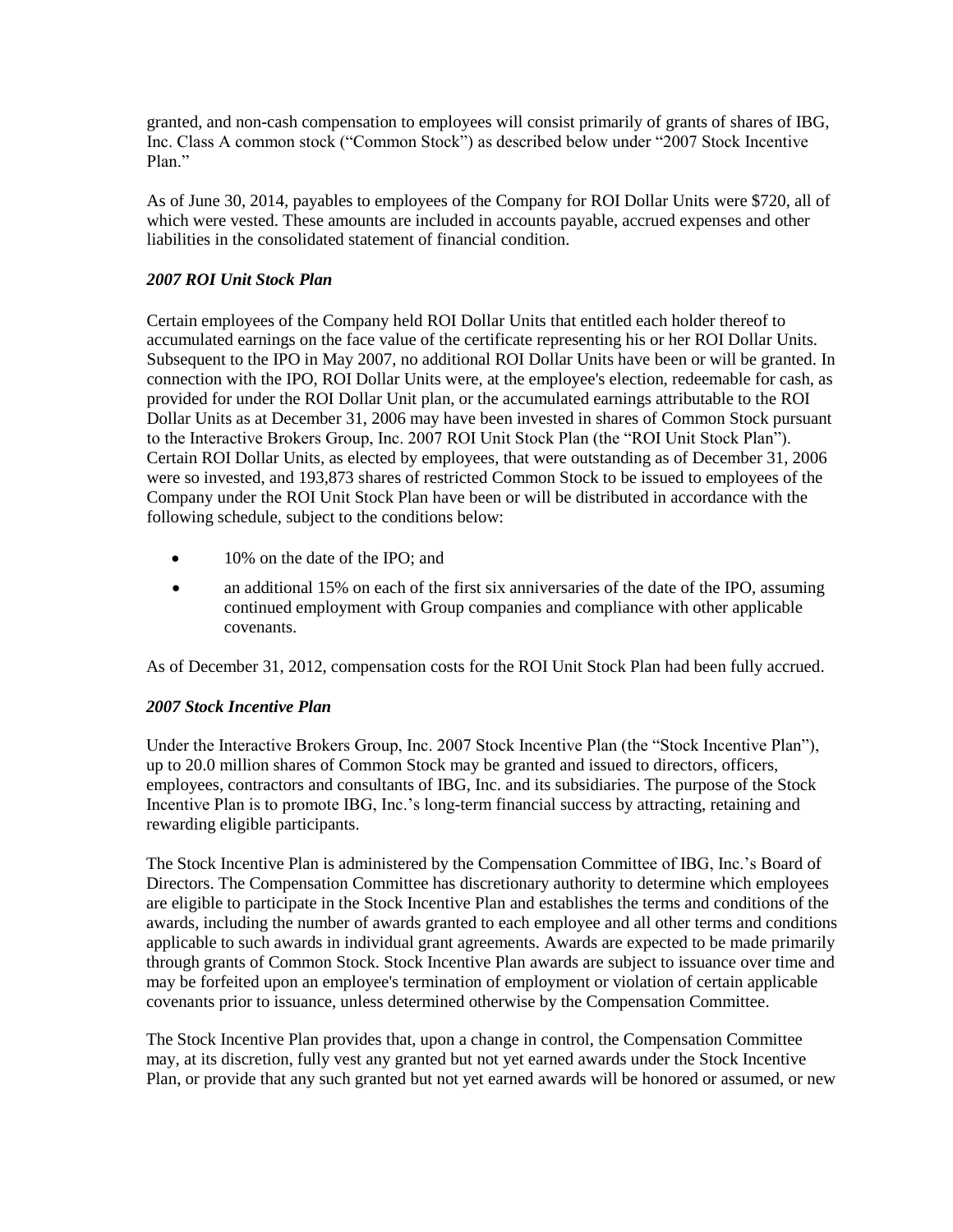rights substituted therefore by the new employer on a substantially similar basis and on terms and conditions substantially comparable to those of the Stock Incentive Plan.

IBG, Inc. granted awards under the Stock Incentive Plan in connection with the IPO and is expected to continue to grant awards on or about December 31 of each year following the IPO to eligible employees as part of an overall plan of equity compensation. Shares of common stock vest and become distributable to employees in accordance with the following schedule:

- 10% on the first vesting date, which approximates the anniversary of the IPO; and
- an additional 15% on each of the following six anniversaries of the first vesting, assuming continued employment with IBG Inc. and compliance with non-competition and other applicable covenants.

The following is a summary of stock plan activity for the six months ended June 30, 2014:

|                            | <b>2007 Stock Incentive</b><br><b>Plan Shares</b> |
|----------------------------|---------------------------------------------------|
| Balance, December 31, 2013 | 2,643,324                                         |
| Granted                    |                                                   |
| Forfeited, net             | (41, 130)                                         |
| Distributed                | (356, 019)                                        |
| Balance, June 30, 2014     | 2,246,175                                         |

Estimated future grants under the Stock Incentive Plan are accrued for ratably during each year under the ASC 718 "Graded Vesting" method. In accordance with the vesting schedule, outstanding awards vest and are distributed to participants once each year on or about IBG, Inc's IPO anniversary. At the end of each year, there are no vested awards that remain undistributed.

Awards granted under the ROI Unit Stock Plan and the Stock Incentive Plan are subject to forfeiture in the event an employee ceases employment with the Company. The plans provide that employees who discontinue employment with the Company without cause and continue to meet the terms of the plans' post-employment provisions will forfeit 50% of unvested previously granted awards unless the employee is over the age of 59, in which case the employee would be eligible to receive 100% of unvested awards previously granted. Distributions of remaining awards granted on or before January 1, 2009 to former employees will occur within 90 days of the anniversary of the termination of employment date over a five (5) year vesting schedule, 12.5% in each of the first four years and 50% in the fifth year. Distributions of remaining awards granted on or after January 1, 2010 to former employees will occur over the remaining vesting schedule applicable to each grant. Through June 30, 2014, a total of 16,248 shares have been distributed under these post-employment provisions. These distributions are included in the stock plans activity tables above.

#### **9. INCOME TAXES**

The statutory U.S. Federal income tax rate for IB Corp. is 34%. IB Corp.'s effective tax rate is 37%, which differs from the U.S. federal statutory rate due to state taxes.

The Company's deferred tax asset of \$743, which is reported in other assets in the consolidated statement of financial condition as of June 30, 2014, is related to deferred compensation.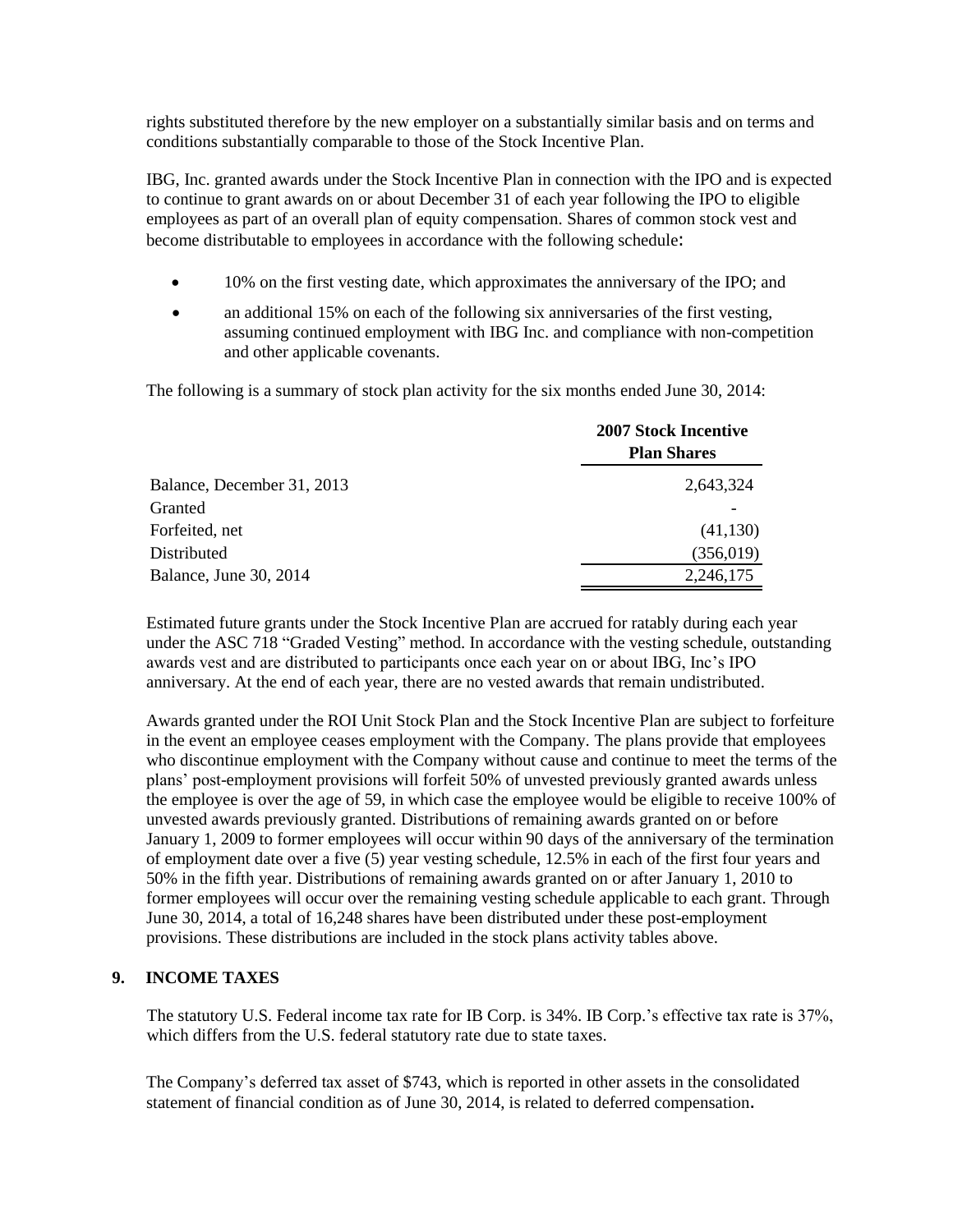As of June 30, 2014, the Company had no unrecognized tax liabilities as defined under ASC 740, *Income Taxes* and no valuation allowances on deferred tax assets were required. IB Corp. is subject to taxation in the United States and various state jurisdictions. As of June 30, 2014, the Company's tax years for 2011 through 2013 are subject to examination by the respective tax authorities.

#### **10. OTHER ASSETS**

Other assets, which are not considered core business activities, primarily consisted of an investment portfolio of corporate and municipal bonds, mortgage backed securities and asset-backed debt securities, and property and equipment which are comprised of leasehold improvements, computer equipment, computer software and office furniture and equipment.

At June 30, 2014, property and equipment consisted of:

| Leasehold improvements                           | \$<br>12,497 |
|--------------------------------------------------|--------------|
| Computer equipment                               | 6,476        |
| Computer software                                | 350          |
| Office furniture and equipment                   | 2,288        |
|                                                  | 21,611       |
| Less - accumulated depreciation and amortization | (14, 858)    |
| Property and equipment, net                      | 6,753        |

#### **11. COMMITMENTS, CONTINGENCIES AND GUARANTEES**

In October 2013, a small number of the Company's brokerage customers had taken relatively large positions in four securities listed on the Singapore Exchange. In early October, within a very short timeframe, these securities lost over 90% of their value. The customer accounts were margined and fell into deficits totaling \$64 million prior to the time the Company took possession of their securities positions. The Company is currently pursuing the collection of the debts. The ultimate effect of this incident on the Company's results will depend on the outcome of the Company's debt collection efforts.

#### *Litigation*

The Company is subject to certain pending and threatened legal actions which arise out of the normal course of business. Litigation is inherently unpredictable, particularly in proceedings where claimants seek substantial or indeterminate damages, or which are in their early stages. The Company cannot predict with certainty the actual loss or range of loss related to such legal proceedings, the manner in which they will be resolved, the timing of final resolution or the ultimate settlement. Consequently, the Company cannot estimate losses or ranges of losses related to such legal matters, even in instances where it is reasonably possible that a future loss will be incurred. Although the results of legal actions cannot be predicted with certainty, it is the opinion of management that the resolution of these actions is not expected to have a material adverse effect, if any, on our business or financial condition, but may have a material impact on the results of operations for a given period.

On February 3, 2010, Trading Technologies International, Inc. ("Trading Technologies") filed a complaint, in the United States District Court for the Northern District of Illinois Eastern Division, against Interactive Brokers Group, Inc., IBG LLC, IBG Holdings LLC and IBLLC. Thereafter, Trading Technologies dismissed Interactive Brokers Group, Inc. and IBG Holdings LLC from the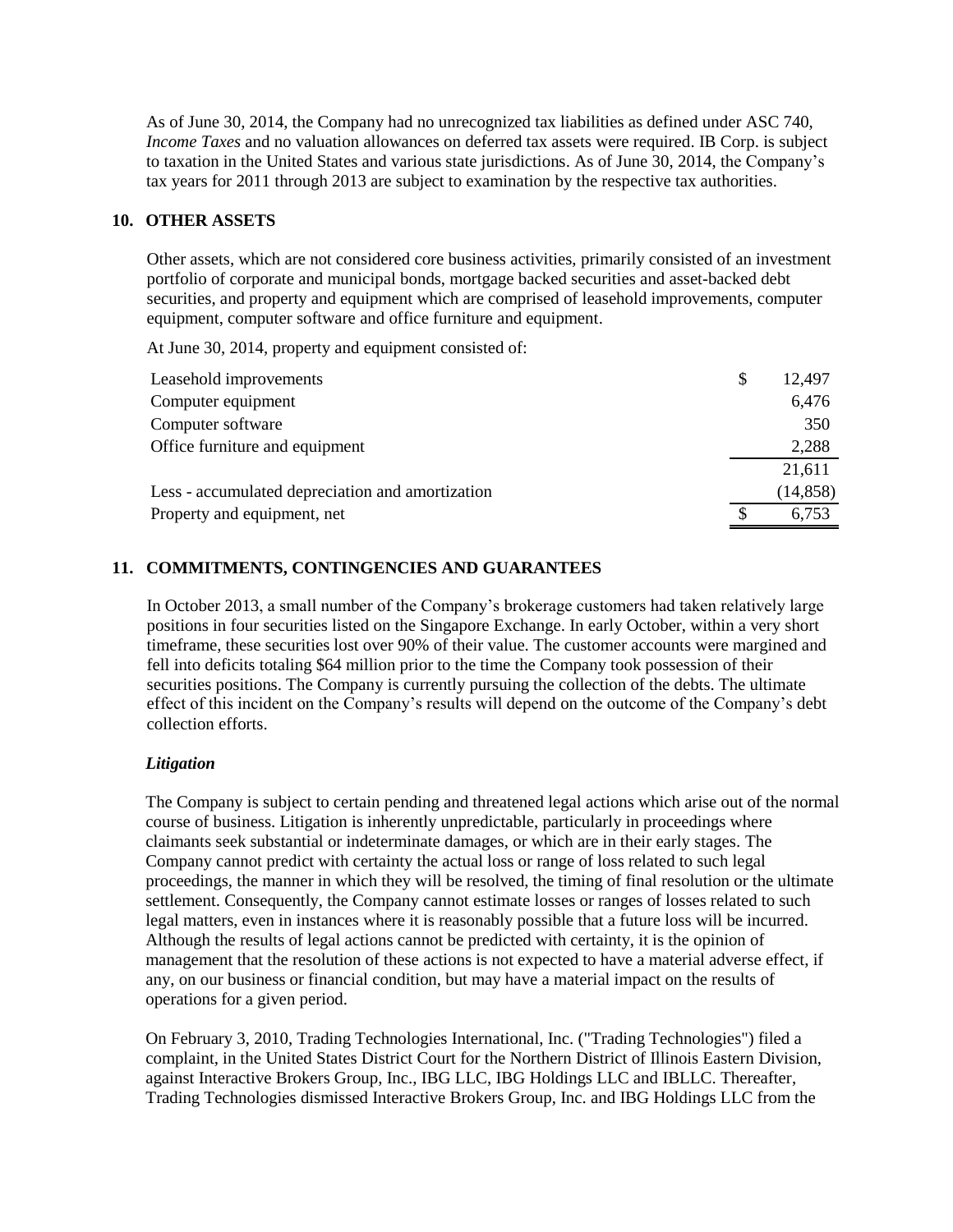case, leaving only IBG LLC and IBLLC as defendants ("Defendants"). The operative complaint, as amended, alleges that the Defendants have infringed and continue to infringe twelve U.S. patents held by Trading Technologies. Trading Technologies is seeking, among other things, unspecified damages and injunctive relief. The case is in the early stages and discovery has yet to begin. While it is too early to predict the outcome of the matter, we believe we have meritorious defenses to the allegations made in the complaint and intend to defend ourselves vigorously against them. However, litigation is inherently uncertain and there can be no guarantee that the Company will prevail or that the litigation can be settled on favorable terms.

The Company accounts for potential losses related to litigation in accordance with ASC 450, *Contingencies*. As of June 30, 2014, reserves provided for potential losses related to litigation matters were not material.

#### *Guarantees*

The Company provides guarantees to securities and futures clearinghouses and exchanges which meet the accounting definition of a guarantee under ASC 460, *Guarantees* Under the standard membership agreement, members are required to guarantee the performance of other members. Under the agreements, if another member becomes unable to satisfy its obligations to the clearinghouse, other members would be required to meet shortfalls. In the opinion of management, the Company's liability under these arrangements is not quantifiable and could exceed the cash and securities it has posted as collateral. However, the potential for the Company to be required to make payments under these arrangements is remote. Accordingly, no contingent liability is carried in the consolidated statement of financial condition for these arrangements.

In connection with its retail brokerage business, the Company performs securities and commodities execution, clearance and settlement on behalf of its customers for whom it commits to settle trades submitted by such customers with the respective clearing houses. If a customer fails to fulfill its obligation, the Company must fulfill the customer's obligation with the trade counterparty. The Company is fully secured by assets in customers' accounts and any proceeds received from securities and commodities transactions entered into by the Company on behalf of customers. No contingent liability is carried on the consolidated statement of financial condition for such customer obligations.

#### *Leases*

Directly and through affiliates, the Company has non-cancelable operating leases covering office space. Office space leases are subject to escalation clauses based on specified costs incurred by the landlord and contain renewal elections. As of June 30, 2014, the Company's proportionate share of minimum annual lease commitments totaled \$18.6 million, inclusive of amounts allocated by affiliates, as follows:

| <b>YEAR</b> |              |
|-------------|--------------|
| 2014        | \$<br>2,249  |
| 2015        | 4,528        |
| 2016        | 4,713        |
| 2017        | 3,496        |
| 2018        | 3,316        |
| Thereafter  | 256          |
|             | \$<br>18,558 |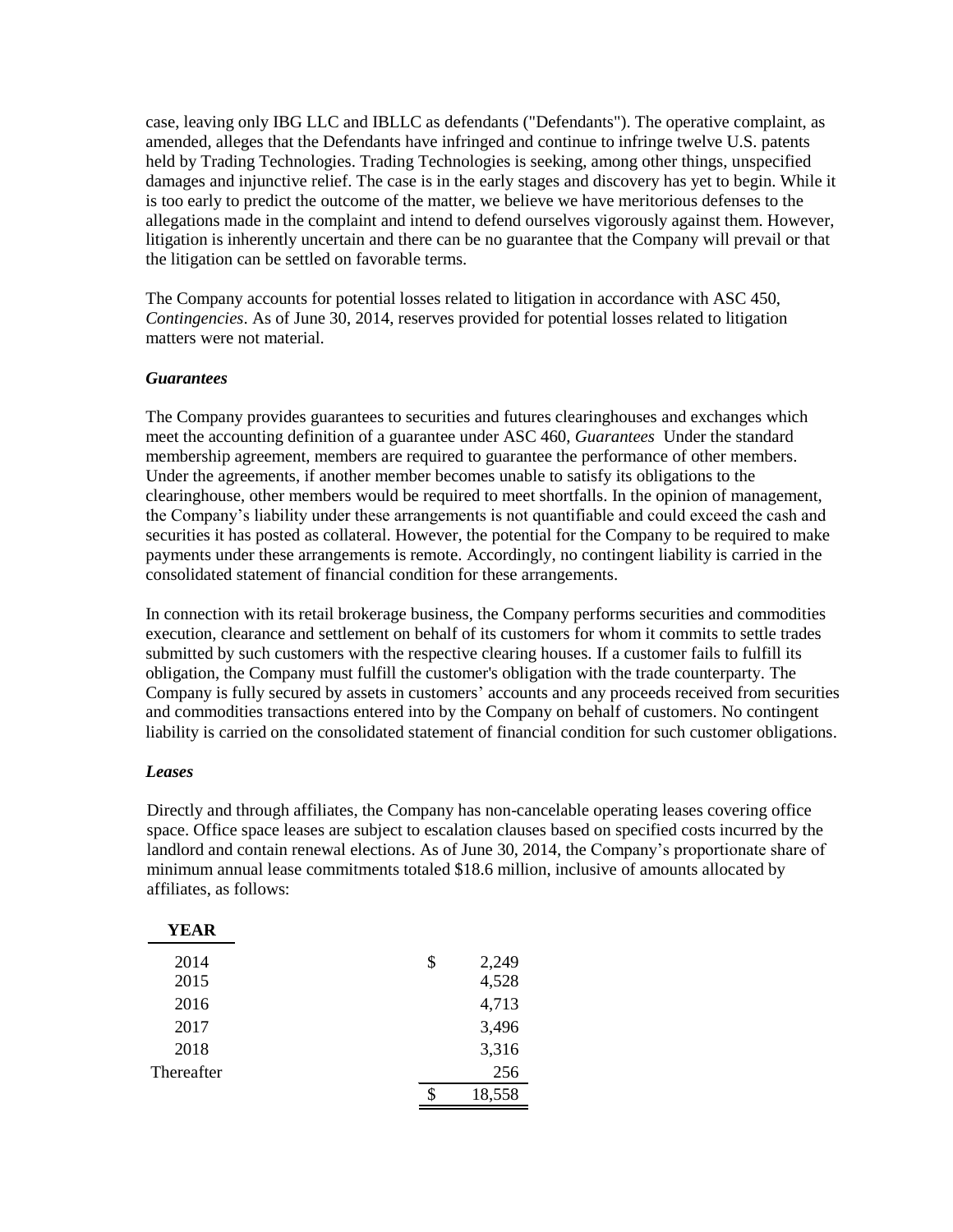#### **12. COLLATERALIZED TRANSACTIONS**

The Company enters into securities borrowing and lending transactions and agreements to repurchase and resell securities to finance trading inventory, to obtain securities for settlement and to earn residual interest rate spreads. In addition, the Company's customers pledge their securities owned to collateralize margin loans. Under these transactions, the Company either receives or provides collateral, including equity, corporate debt and U.S. government securities. Under many agreements, the Company is permitted to sell or repledge securities received as collateral and use these securities to secure repurchase agreements, enter into securities lending transactions or deliver these securities to counterparties to cover short positions.

The Company also engages in securities financing transactions with and for customers through margin lending. Under these agreements and transactions, the Company either receives or provides collateral, including U.S. government securities, corporate debt and equity securities. Customer receivables generated from margin lending activity are collateralized by customer-owned securities held by the Company. Customers' required margin levels and established credit limits are monitored continuously by risk management staff using automated systems. Pursuant to Company policy and as enforced by such systems, customers are required to deposit additional collateral or reduce positions, when necessary to avoid automatic liquidation of positions.

Margin loans are extended to customers on a demand basis and are not committed facilities. Factors considered in the acceptance or rejection of margin loans are the amount of the loan, the degree of leverage being employed in the customer account and an overall evaluation of the customer's portfolio to ensure proper diversification or, in the case of concentrated positions, appropriate liquidity of the underlying collateral. Additionally, transactions relating to concentrated or restricted positions are limited or prohibited by raising the level of required margin collateral (to 100% in the extreme case). Underlying collateral for margin loans is evaluated with respect to the liquidity of the collateral positions, valuation of securities, volatility analysis and an evaluation of industry concentrations. Adherence to the Company's collateral policies significantly limits the Company's credit exposure to margin loans in the event of a customer's default. Under margin lending agreements, the Company may request additional margin collateral from customers and may sell securities that have not been paid for or purchase securities sold but not delivered from customers, if necessary. At June 30, 2014, approximately \$15.1 billion of customer margin loans were outstanding.

Amounts relating to collateralized transactions at June 30, 2014 are summarized as follows (millions):

|                                     | <b>Permitted</b> | Sold or          |
|-------------------------------------|------------------|------------------|
| Securities received, at fair value: | to Repledge      | <b>Repledged</b> |
| Securities lending transactions     | 8,684.9          | 2,097.8<br>S     |
| Agreements to resell (1)            | 6,187.0          | 6,187.0          |
| Customer margin securities          | 13,682.6         | 5,459.6          |
|                                     | 28,554.5         | 13,744.4<br>S    |

(1) At June 30, 2014, \$5.91 billion or 96% of securities acquired through agreements to resell that are shown as repledged have been deposited in a separate bank account for the exclusive benefit of customers in accordance with SEC Rule 15c3- 3.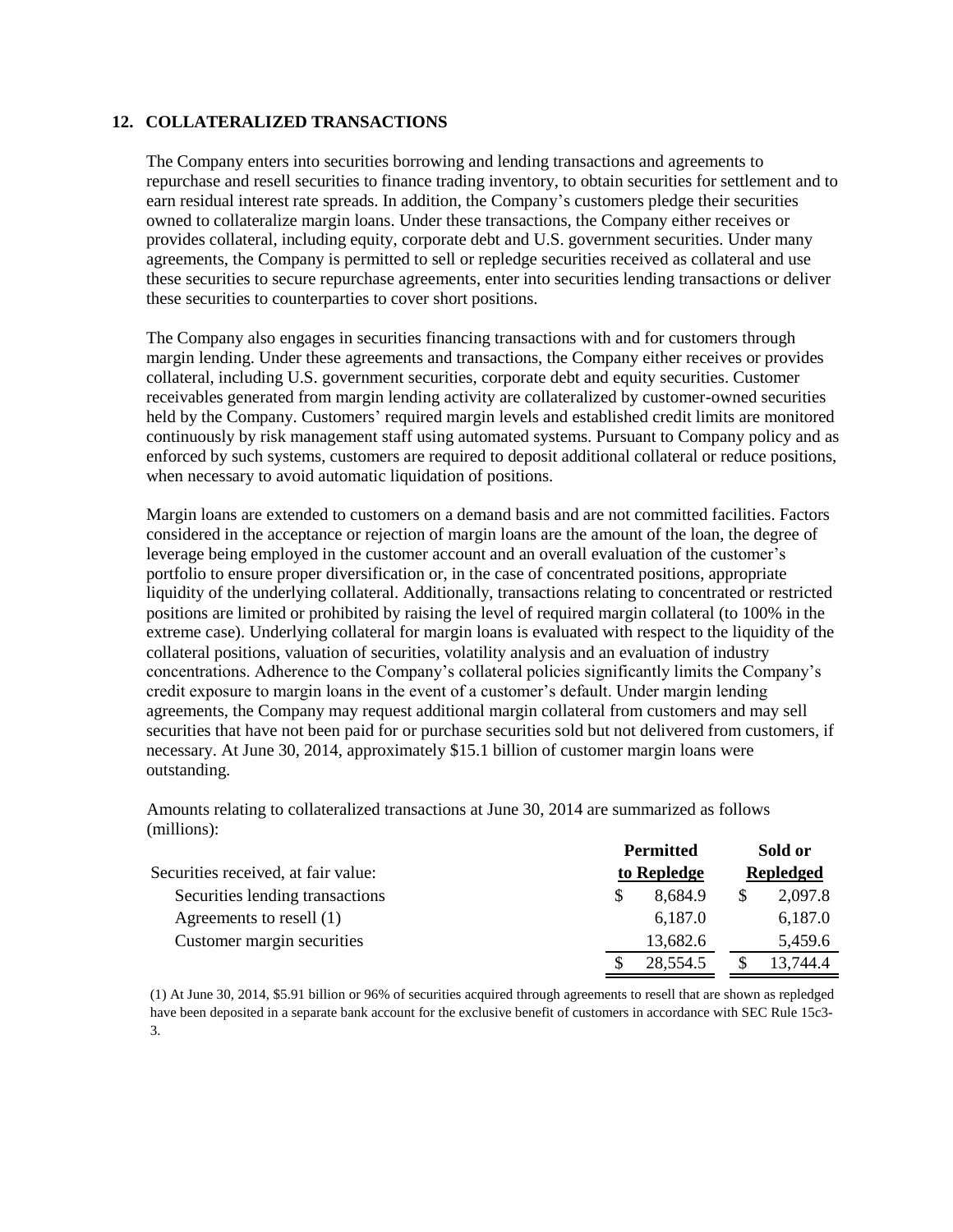# **13. SUBSEQUENT EVENTS**

As required by ASC 855, the Company has evaluated subsequent events for adjustment to or disclosure in its consolidated financial statement through the date the consolidated financial statement was issued.

No recordable or disclosable events, not otherwise reported in this financial statement or the notes thereto, occurred.

\*\*\*\*\*\*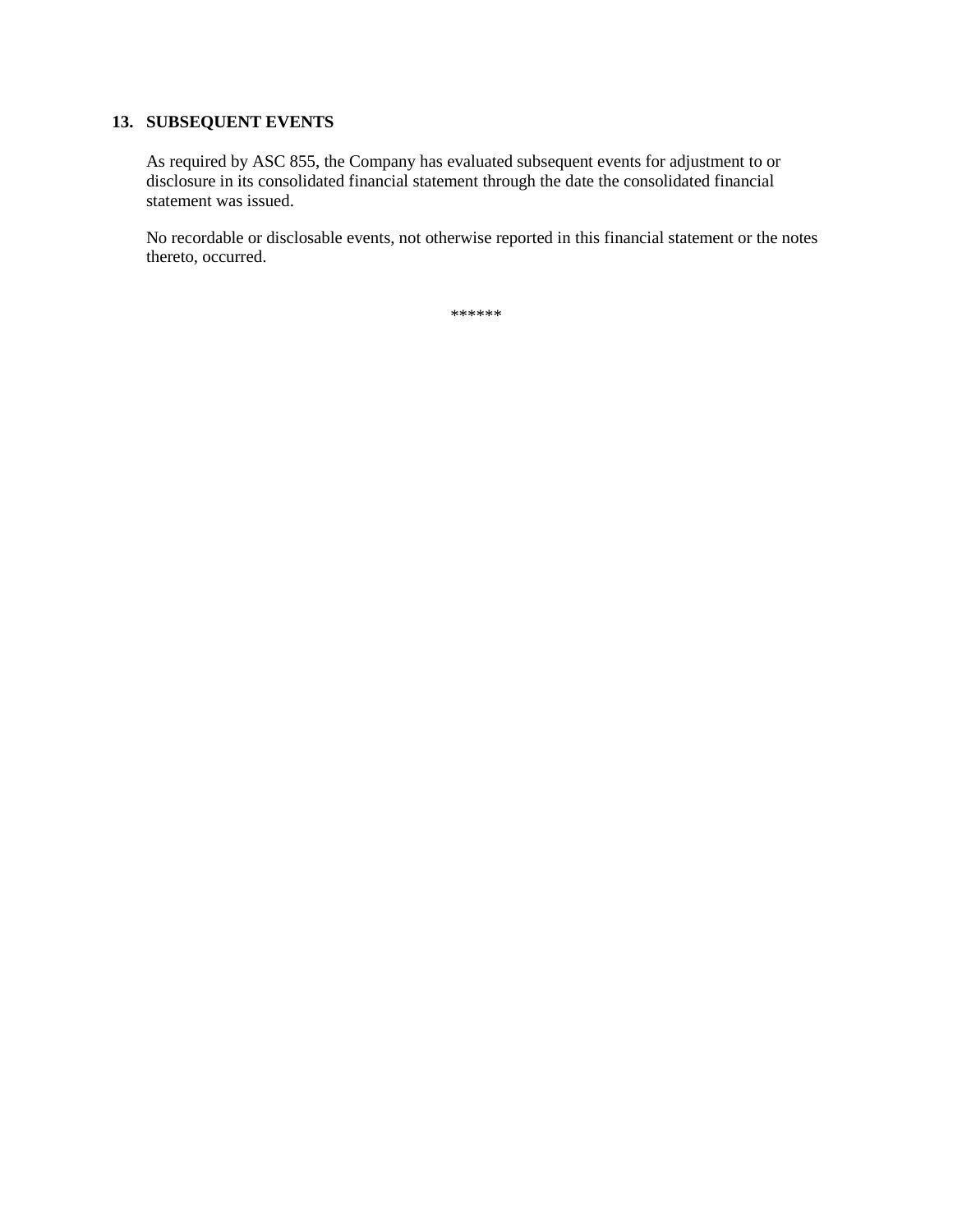# **JUNE 30, 2014** *(Dollars in Thousands)* **COMPUTATION OF NET CAPITAL FOR BROKERS AND DEALERS PURSUANT TO RULE 15c3-1 UNDER THE SECURITIES EXCHANGE ACT OF 1934 (UNAUDITED AND UNCONSOLIDATED)**

| <b>NET CAPITAL:</b>                                                                                                       |                  |
|---------------------------------------------------------------------------------------------------------------------------|------------------|
| Total members' capital                                                                                                    | 2,588,386<br>\$. |
| Deductions and/or charges:                                                                                                |                  |
| Nonallowable assets:                                                                                                      |                  |
| Other receivables:                                                                                                        |                  |
| Brokers, dealers and clearing organizations                                                                               | 47,407           |
| Receivable from affiliates                                                                                                | 3,153            |
| Other assets                                                                                                              | 202,556          |
| Other charges                                                                                                             | 37,838           |
| Net capital before haircuts on securities positions                                                                       | 2,297,431        |
| Haircuts on securities positions:                                                                                         |                  |
| Bankers' acceptances, certificates of deposit and commercial paper                                                        | 338              |
| U.S. and Canadian government obligations                                                                                  | 32,449           |
| Foreign currencies                                                                                                        | 2,506            |
| <b>Total haircuts</b>                                                                                                     | 35,293           |
| <b>NET CAPITAL</b>                                                                                                        | 2,262,138        |
| MINIMUM DOLLAR NET CAPITAL REQUIRED (2% of combined<br>aggregate debit items as shown in computation for determination of |                  |
| reserve requirements pursuant to Rule 15c3-3)                                                                             | 332,684          |
| CAPITAL IN EXCESS OF MINIMUM REQUIREMENTS                                                                                 | 1,929,454        |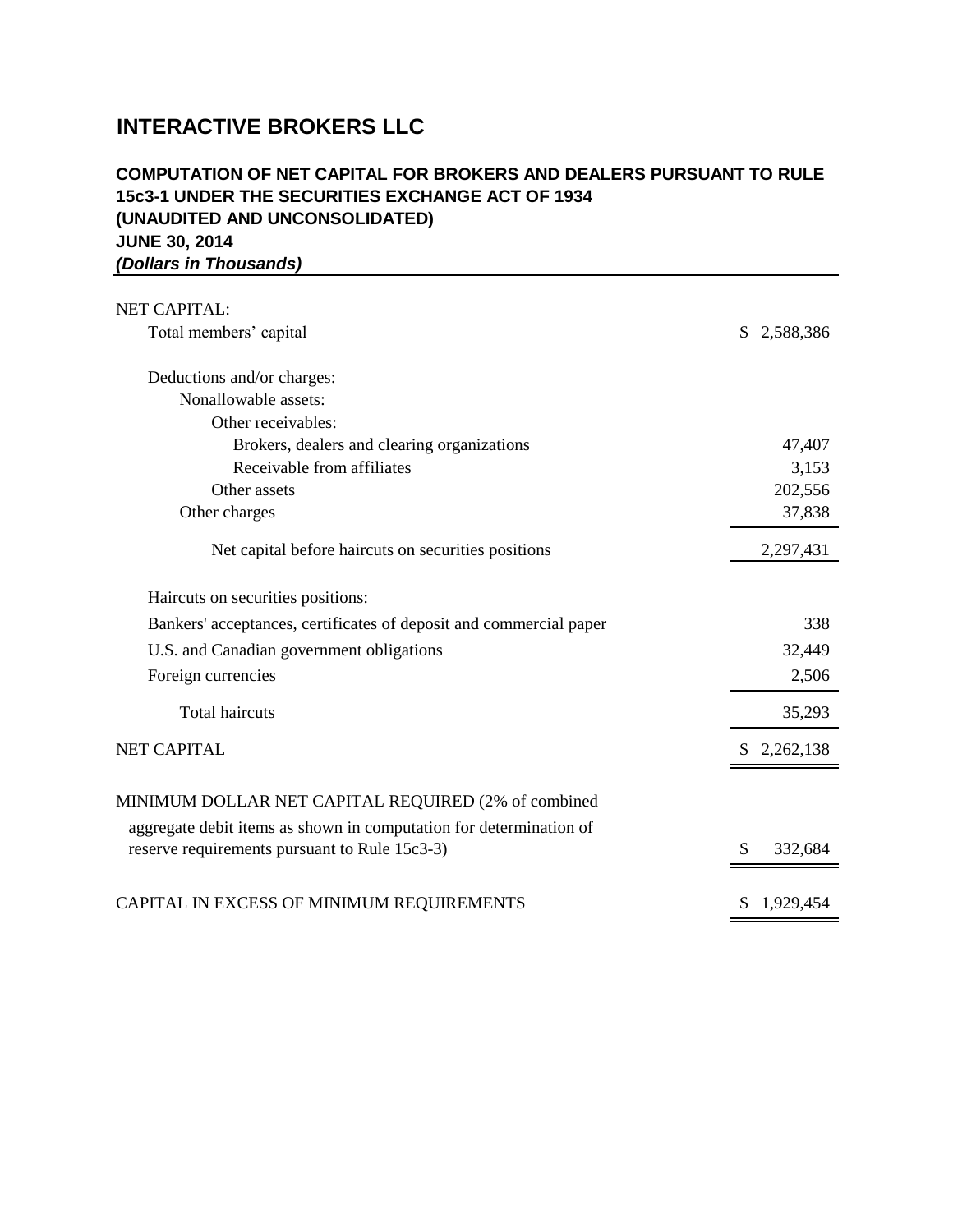# **JUNE 30, 2014** *(Dollars in Thousands)* **COMPUTATION FOR DETERMINATION OF RESERVE REQUIREMENTS FOR BROKERS AND DEALERS PURSUANT TO RULE 15c3-3 UNDER THE SECURITIES EXCHANGE ACT OF 1934 (UNAUDITED AND CONSOLIDATED)**

| <b>CREDIT BALANCES:</b>                                                                                                                                             |              |
|---------------------------------------------------------------------------------------------------------------------------------------------------------------------|--------------|
| Free credit balances and other credit balances in customers' security accounts                                                                                      | \$24,043,920 |
| Monies borrowed collaterized by securities carried for the accounts of customers                                                                                    | 534,943      |
| Monies payable against customers' securities loaned                                                                                                                 | 2,115,524    |
| Customer securities failed to receive                                                                                                                               | 52,773       |
| Market value of short securities and credits in suspense accounts over 30 days                                                                                      | 11,993       |
| Other (Customer Long versus Customer Short)                                                                                                                         | 38,463       |
| <b>TOTAL CREDITS</b>                                                                                                                                                | 26,797,616   |
| <b>DEBIT BALANCES:</b>                                                                                                                                              |              |
| Debit balances in customers' cash and margin accounts excluding unsecured accounts<br>and accounts doubtful of collection net of deductions pursuant to Rule 15c3-3 | 14,609,825   |
| Securities borrowed to effectuate short sales by customers and securities borrowed<br>to make delivery on customers' securities failed to deliver                   | 1,489,936    |
| Margin required and on deposit with the Options Clearing Corporation for all option<br>contracts written or purchased in customer accounts                          | 534,418      |
| Aggregate debit items                                                                                                                                               | 16,634,179   |
| Less 3%                                                                                                                                                             | (499, 025)   |
| <b>TOTAL RULE 15c3-3 DEBITS</b>                                                                                                                                     | 16, 135, 154 |
| <b>RESERVE COMPUTATION-</b>                                                                                                                                         |              |
| Excess of total credits over total debits                                                                                                                           | 10,662,462   |
| Amount held on deposit in "Reserve Bank Account(s)," including value                                                                                                |              |
| of qualified securities, at June 30, 2014                                                                                                                           | 11,000,523   |
| Amount of withdrawal made on July 1, 2014                                                                                                                           | (101, 228)   |
| Net amount held on deposit in segregated bank accounts at July 1, 2014                                                                                              | \$10,899,295 |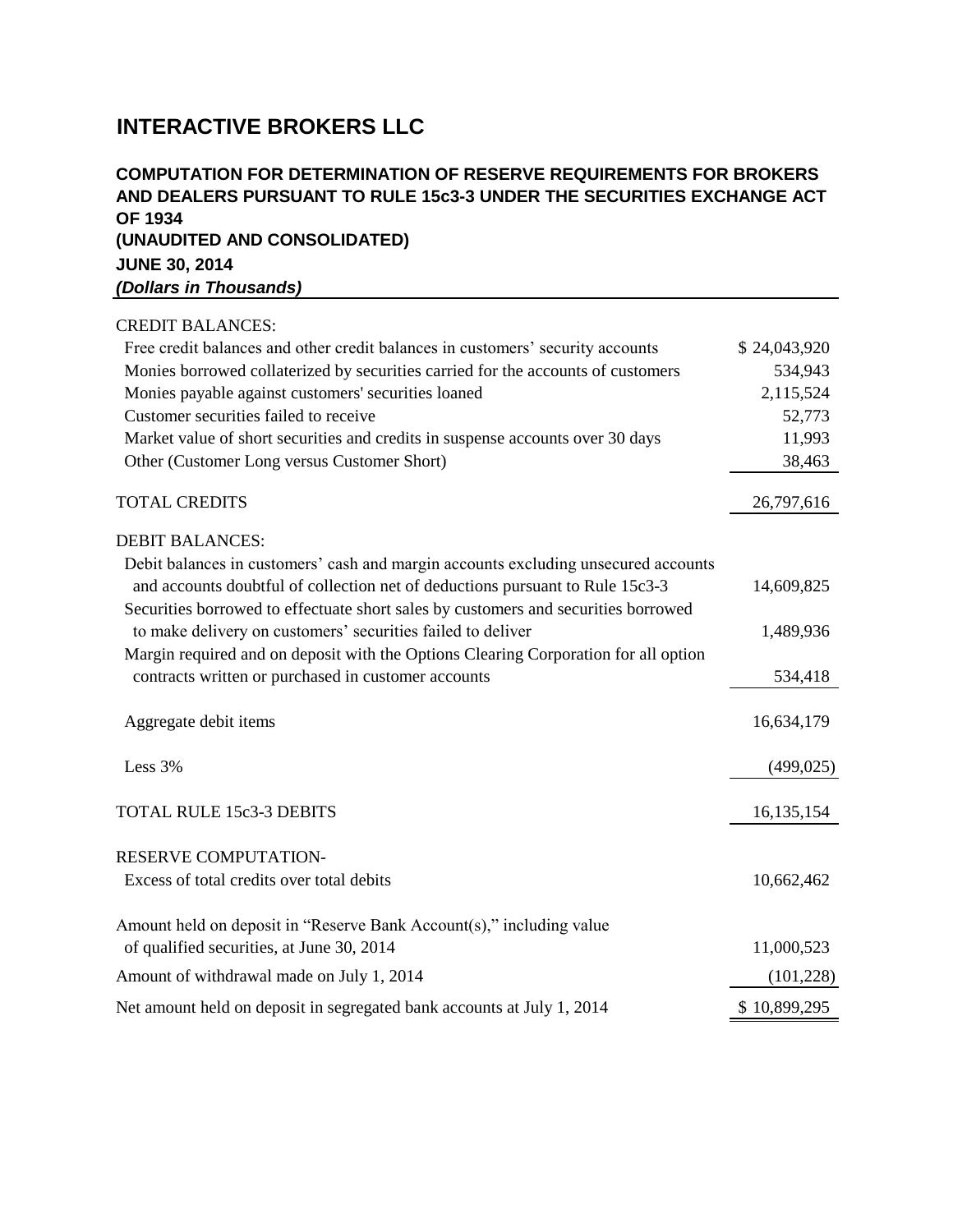# **JUNE 30, 2014** *(Dollars in Thousands)* **SCHEDULE OF SEGREGATION REQUIREMENTS AND FUNDS IN SEGREGATION FOR CUSTOMERS TRADING ON U.S. COMMODITY EXCHANGES PURSUANT TO SECTION 4d (2) UNDER THE COMMODITY EXCHANGE ACT (UNAUDITED AND UNCONSOLIDATED)**

| <b>SEGREGATION REQUIREMENTS:</b>                                                   |              |            |
|------------------------------------------------------------------------------------|--------------|------------|
| Net ledger balance in accounts of regulated commodity customers                    | $\mathbb{S}$ | 2,181,953  |
| Net unrealized profit (loss) in open futures contracts traded on a contract market |              | (23,932)   |
| Exchange traded options:                                                           |              |            |
| Market value of open option contracts purchased on a contract market               |              | 53,512     |
| Market value of open option contracts granted (sold)                               |              | (110, 365) |
| Net equity                                                                         |              | 2,101,168  |
| Accounts liquidating to deficits and accounts with debit balances                  |              | 2,764      |
| Amount required to be segregated                                                   |              | 2,103,932  |
| FUNDS IN SEGREGATED ACCOUNTS:                                                      |              |            |
| Deposited in segregated funds bank accounts - cash                                 |              | 288,591    |
| Deposited in segregated funds bank accounts - securities                           |              | 1,112,336  |
| Margin on deposit with clearing members of contract markets - cash                 |              | 33,118     |
| Margin on deposit with clearing members of contract markets - securities           |              | 106,985    |
| Net settlement from (to) derivatives clearing orginizations of contract makers     |              | 71         |
| Exchange traded options:                                                           |              |            |
| Market value of open long option contracts                                         |              | 1,055      |
| Market value of open short option contracts                                        |              | (3,115)    |
| Net equities with other FCMs - net liquidating equity                              |              | 766,393    |
| Total amount in segregation                                                        |              | 2,305,434  |
| <b>EXCESS FUNDS IN SEGREGATION</b>                                                 | \$           | 201,502    |